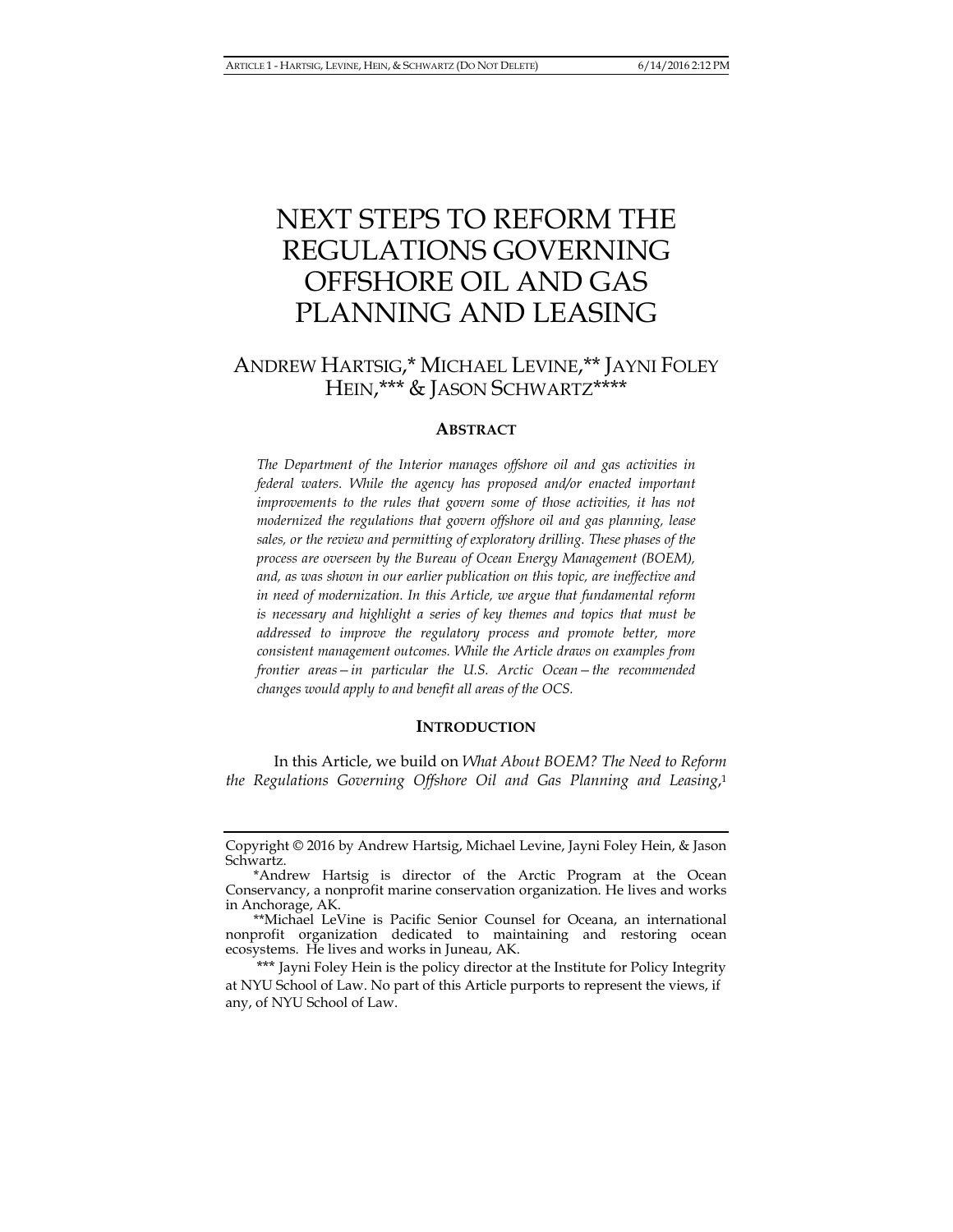planning and leasing activities on the Outer Continental Shelf (OCS) are outdated, ineffective, and in need of revision. The previous Article showed that the nature of the offshore oil and gas industry is changing and that regulations applicable to Bureau of Ocean Energy Management (BOEM) obligations have not kept pace with those changes.2

Here, we take that call for reform one step further by suggesting potential improvements to the regulations that govern three of BOEM's substantive obligations: (1) development of five-year OCS oil and gas leasing programs; (2) sale of OCS leases to oil and gas companies; and (3) review of OCS exploration drilling plans. At these stages of the process, BOEM determines where and under what circumstances oil and gas companies may be allowed to explore for—and potentially develop and produce—hydrocarbons on the OCS. As in our earlier Article, most of the justifications presented here focus on frontier areas and, in particular, potential oil and gas activities in the U.S. Arctic Ocean. The changes we recommend, however, would apply to and benefit all areas of the OCS.

In crafting these recommendations, we highlight recent progress and identify the benefits of codifying changes through regulations. We do not, however, recommend specific language or address individual regulatory provisions that should be revisited. Recognizing that fundamental changes need to be made to the regulations, we focus on key themes that would improve the regulatory process and foster better management outcomes.

 <sup>\*\*\*\*</sup>Jason Schwartz is an adjunct professor and legal director at the Institute for Policy Integrity at NYU School of Law. Policy Integrity is a non-partisan think tank dedicated to improving public policy through sound economic analysis. No part of this Article purports to represent the views, if any, of NYU School of Law.

 <sup>1.</sup> Michael LeVine, Andrew Hartsig & Maggie Clements, *What About BOEM? The Need to Reform the Regulations Governing Offshore Oil and Gas Planning and Leasing*, 31 ALASKA L. REV. 231, 231–62 (2014).

<sup>2.</sup> Shortly before this Article went to press, DOI issued a rule to restructure and reorder many of BOEM's regulations. *See* Leasing of Sulfur or Oil and Gas in the Outer Continental Shelf, 81 Fed. Reg. 18,111, 18,111–76 (Mar. 30, 2016). The rule will add new sections, eliminate unnecessary text, and make other changes intended to clarify BOEM regulations. These changes are largely administrative in nature, and they do not remedy the substantive shortcomings identified in this Article. However, readers should be aware that the citations provided in this Article pre-date the new rule, which is scheduled to take effect at the end of May, 2016. *Id.* at 18,112. When the new rule takes effect, the citations to BOEM regulations in this Article may not correspond to BOEM's revised regulatory structure.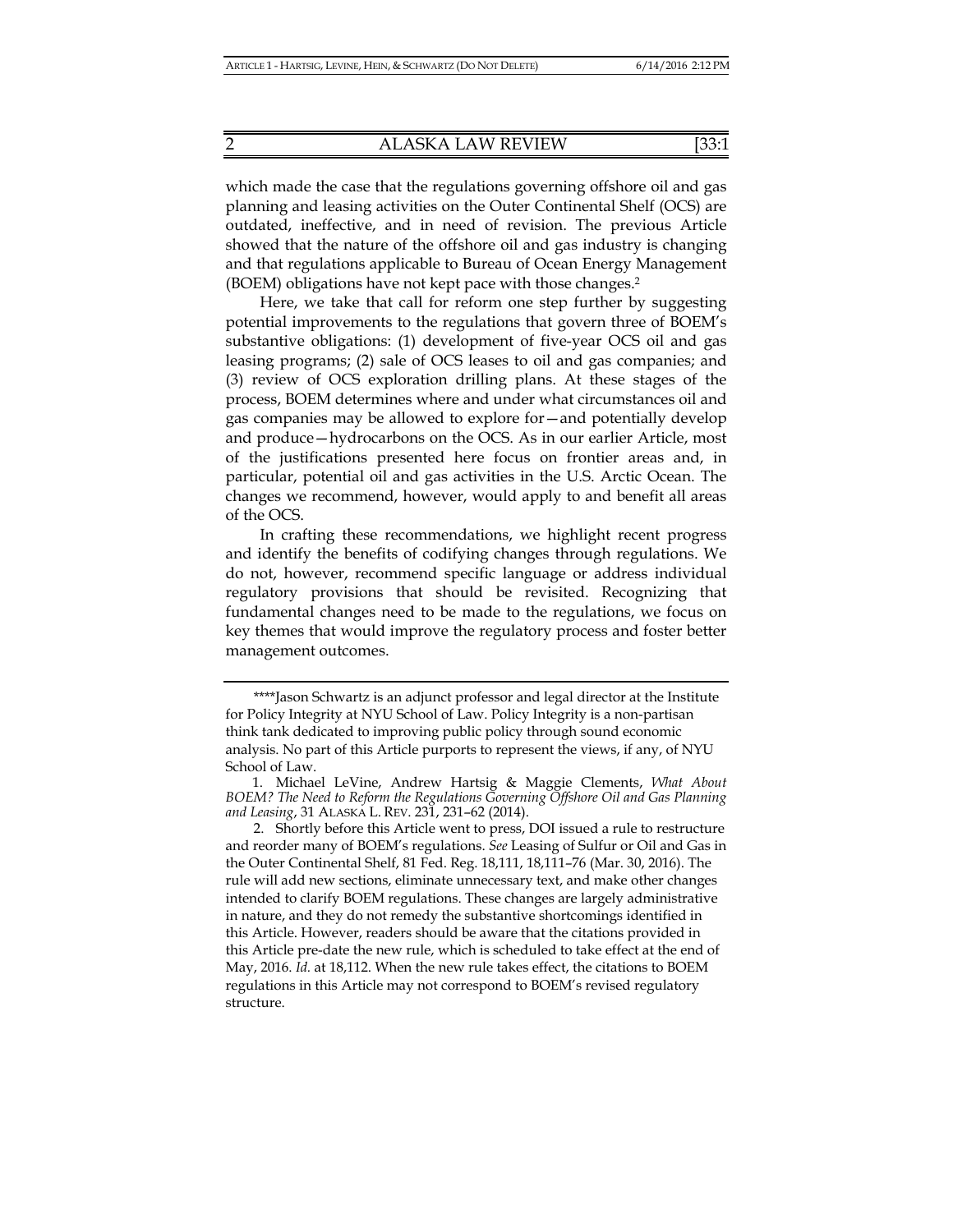Further, recent decisions to stop certain offshore activities in frontier areas—like Shell's decision to halt Arctic Ocean exploration "for the foreseeable future"3—create an opportunity to effectuate change. The Department of the Interior (DOI) can use this interval to better prepare for future leasing decisions and improve the overall management of the federal program. Interest in Arctic Ocean leasing and exploration, for example, has been cyclical.4 Proactive steps to address regulatory deficiencies should lead to better decisions, if and when interest reemerges. Meanwhile, there is likely to be continued demand for offshore leases in the Gulf of Mexico, and implementing these recommendations will help BOEM make smarter, more transparent, and more consistent decisions throughout its management of the OCS. The recent announcement by the Secretary of the Interior that DOI would pause all new coal leasing and comprehensively evaluate the federal coal program<sup>5</sup> and the mounting public concern about the climate impacts from fossil fuel development reflect a recognition that the type of review we advocate is both possible and timely.

This Article suggests a pragmatic path toward meaningful reform of BOEM's planning, leasing, and exploration plan review processes. Part I provides necessary background and context for our argument, including the importance of effective regulations, changes that have already been made, and the need for further reform. In Part II, we describe our suggested regulatory reforms. We recommend both overarching changes that are broadly applicable to new regulations as well as specific reforms targeting five-year planning, lease sales, and permitting and authorization of exploration activities on the OCS. These recommendations call for greater transparency, more attention to environmental and social risks, and the use of modern economic tools, among other improvements. We conclude with recommendations for a path forward for DOI.

 <sup>3.</sup> Press Release, Shell Global, Shell Updates on Alaska Exploration (Sept. 28, 2015).

 <sup>4.</sup> Michael LeVine, Peter Van Tuyn & Layla Hughes, *Oil and Gas in America's Arctic Ocean: Past Problems Counsel Precaution*, 37 SEATTLE UNIV. L. REV. 1271, 1314–21 (2015) (noting the industry let most Arctic Ocean leases expire after a surge of leasing in the 1980s).

 <sup>5.</sup> Secretarial Order No. 3338, Discretionary Programmatic Environmental Impact Statement to Modernize the Federal Coal Program, (Jan. 15, 2016), http://www.blm.gov/style/medialib/blm/wo/Communications\_Directorate/ public\_affairs/news\_release\_attachments.Par.4909.File.dat/FINAL%20SO%2033 38%20Coal.pdf.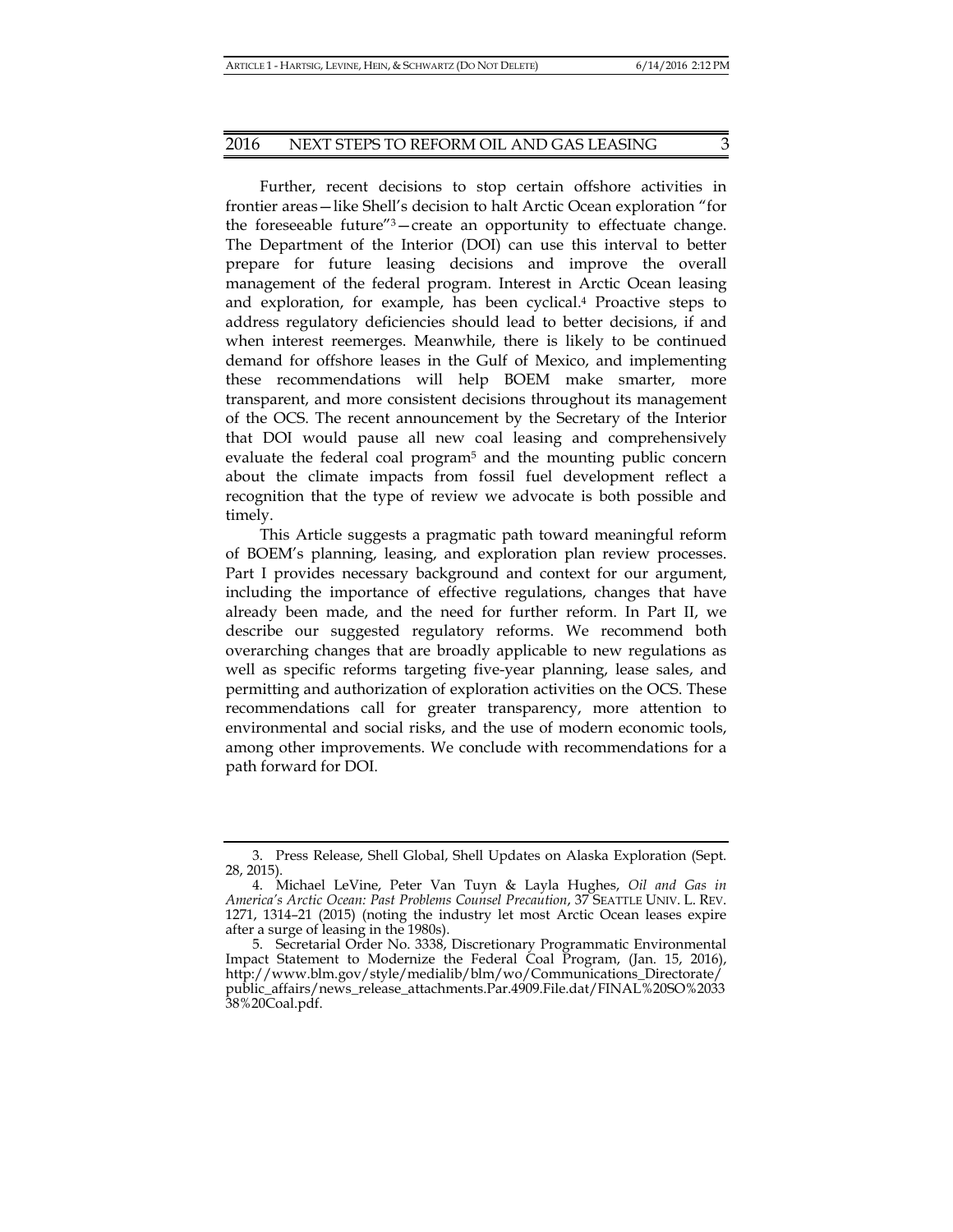## **I. BACKGROUND AND CONTEXT**

## **A. Effective Regulations Are Important for Effective Agency Processes**

The primary function of agency regulations is to "implement, interpret, or prescribe law or policy."6 Lawmakers frequently craft statutes that are "so broadly phrased that agencies have enormous leeway to fill in the gaps—both procedural and substantive—of the legislation so long as they keep within the terms of the governing statutes."7 In other words, Congress frequently gives administrative agencies extensive discretion to set policies and procedures.8 An agency's power "to administer a congressionally created and funded program necessarily requires the formulation of policy and the making of rules to fill any gap left, implicitly or explicitly, by Congress."9 When confronted with such a gap, federal agencies are empowered to "elucidate a specific provision of the statute by regulation."10

Regulations must be consistent with the underlying statutory framework and Congress's intentions.11 Truly effective regulations, however, go beyond that basic requirement. They are "consistent, sensible, and understandable"12 and "promote predictability and reduce uncertainty."13 Agencies must strive "to promote such coordination, simplification, and harmonization" among multiple regulatory entities.<sup>14</sup> Moreover, existing regulations must be reviewed periodically to determine if they are "outmoded, ineffective, insufficient, or excessively burdensome."15 As President Obama stated, federal agencies have a "mission to root out regulations that conflict, that are not worth the cost, or that are just plain dumb."16

10. Chevron v. Natural Res. Def. Council, 467 U.S. 837, 844 (1984).

12. Exec. Order No. 12,866, *supra* note 6, at § 2(a).

13. Exec. Order No. 13,563, Sec. 1(a), 3 C.F.R. § 215 (2012).

14. *Id.* § 3.

15. *Id.* § 6.

 <sup>6. 5</sup> U.S.C. § 551(4) (2012); Exec. Order No. 12,866, Sec. 3(d), 3 C.F.R. § 638 (1993).

 <sup>7.</sup> WILLIAM F. FOX, JR., UNDERSTANDING ADMINISTRATIVE LAW 5 (4th ed. 2000).

 <sup>8.</sup> *Id.* 

 <sup>9.</sup> Morton v. Ruiz, 415 U.S. 199, 231 (1974).

 <sup>11.</sup> *See, e.g.*, *id.* at 843 (noting that both agencies and courts "must give effect to the unambiguously expressed intent of Congress"). *See also* Exec. Order No. 12,866, *supra* note 6, at §  $2(a)$  (noting that agencies must ensure that "regulations" are consistent with applicable law").

 <sup>16.</sup> Barack Obama, Commentary, *Toward a 21st-Century Regulatory System*, WALL ST. J. (Jan. 18, 2011).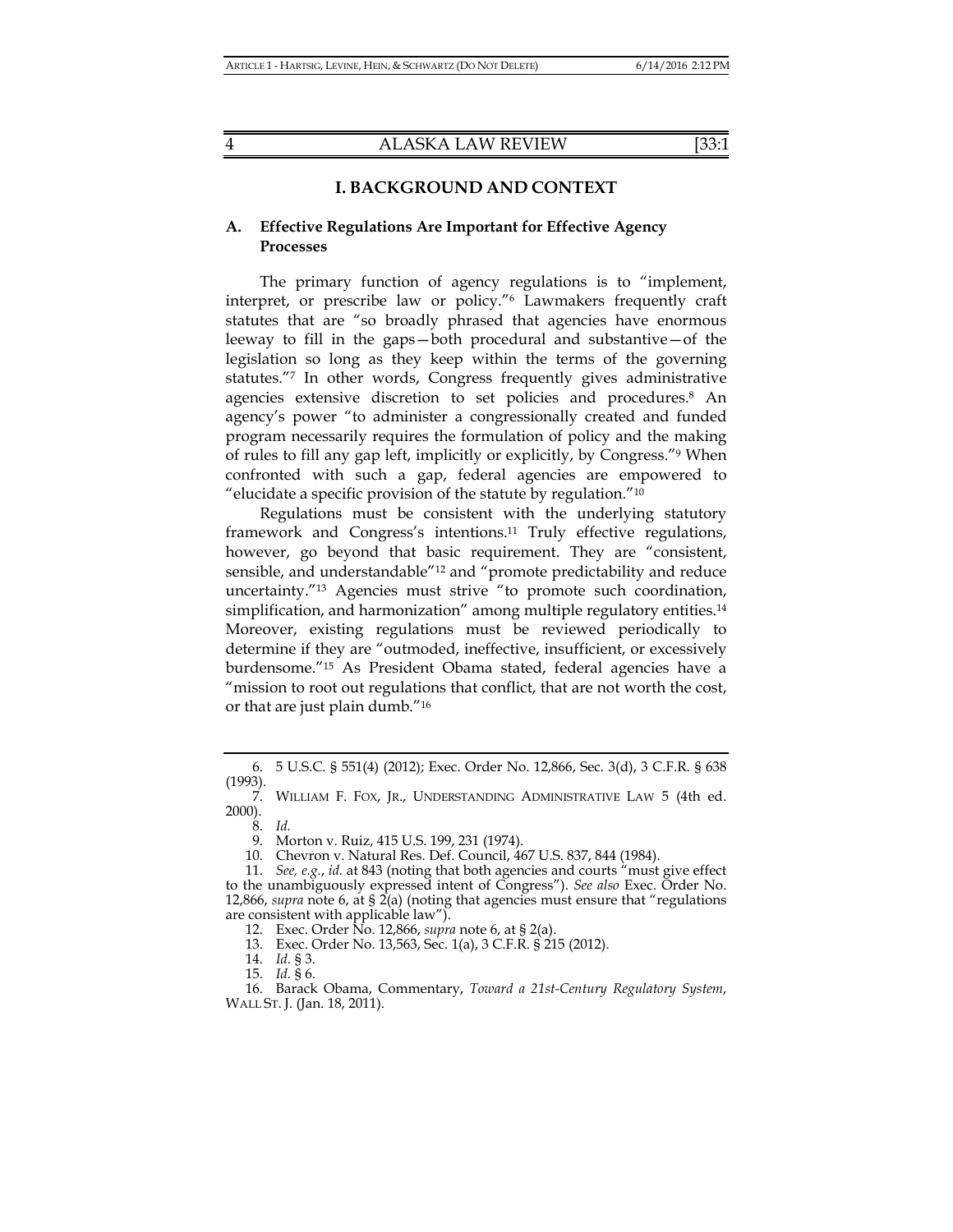Regulations that do not effectively fill the gaps left by Congress create the possibility of inconsistent agency decisions and increase the risk of litigation. Effective rules, on the other hand, streamline agency analyses, ensure good practices are carried forward, and help keep pace with innovation.

#### **B. The Need to Reform Existing Rules**

The Outer Continental Shelf Lands Act (OCSLA)<sup>17</sup> is the primary law governing management of oil and gas activities in federal waters. The statute is intended to enable "expeditious and orderly development [of OCS resources], subject to environmental safeguards, in a manner which is consistent with the maintenance of competition and other national needs."18 OCSLA creates a four-stage process for management of offshore oil and gas activities: (1) developing a Five-Year Leasing Program, (2) holding the lease sales scheduled in that Program, (3) evaluating and permitting exploration activities, and (4) evaluating and permitting development and production activities.19 At each of these stages, the statute provides some direction, but its mandates are broadly stated and afford the agency substantial discretion.20

In many respects, OCSLA itself should be updated to reflect the changing industry and lessons learned in the wake of the *Deepwater Horizon* tragedy and Shell's failed 2012 drilling season.<sup>21</sup> Congress, however, has taken no action to amend the statute and is unlikely to do so in the current political environment.

In contrast, DOI has made progress in advancing reforms using the authority and discretion afforded by the statute. Most notably, DOI disbanded the troubled Mineral Management Service (MMS) and replaced it with three independent successor agencies: BOEM, the Bureau of Safety and Environmental Enforcement (BSEE), and the Office of Natural Resources Revenue (ONRR).22 This change was intended to

 21. *See* Andrew Hartsig, *Shortcomings and Solutions: Reforming the Outer Continental Shelf Oil and Gas Framework in the Wake of the Deepwater Horizon Disaster*, 16 OCEAN & COASTAL L. J. 269, 273 (2011). S*ee also* LeVine, Van Tuyn, & Hughes, *supra* note 4 (describing needed changes).

 22. HENRY B. HOGUE, CONG. RESEARCH SERV., R41485, REORGANIZATION OF THE MINERALS MANAGEMENT SERVICE IN THE AFTERMATH OF THE DEEPWATER HORIZON OIL SPILL 14 (2010). S*ee also* LeVine, Hartsig & Clements, *supra* note 1, at

 <sup>17. 43</sup> U.S.C. §§ 1331–56 (2012).

 <sup>18.</sup> *Id.* § 1332(3).

 <sup>19.</sup> *Id.* §§ 1337, 1340, 1344, 1345, 1351. *See also* LeVine, Hartsig & Clements, *supra* note 1, at 235–36 (explaining the four-stage process in detail). Additional information about this framework is also available at LeVine, Van Tuyn, & Hughes, *supra* note 4, at 1308–10.

 <sup>20.</sup> LeVine, Hartsig & Clements, *supra* note 1, at 254–55.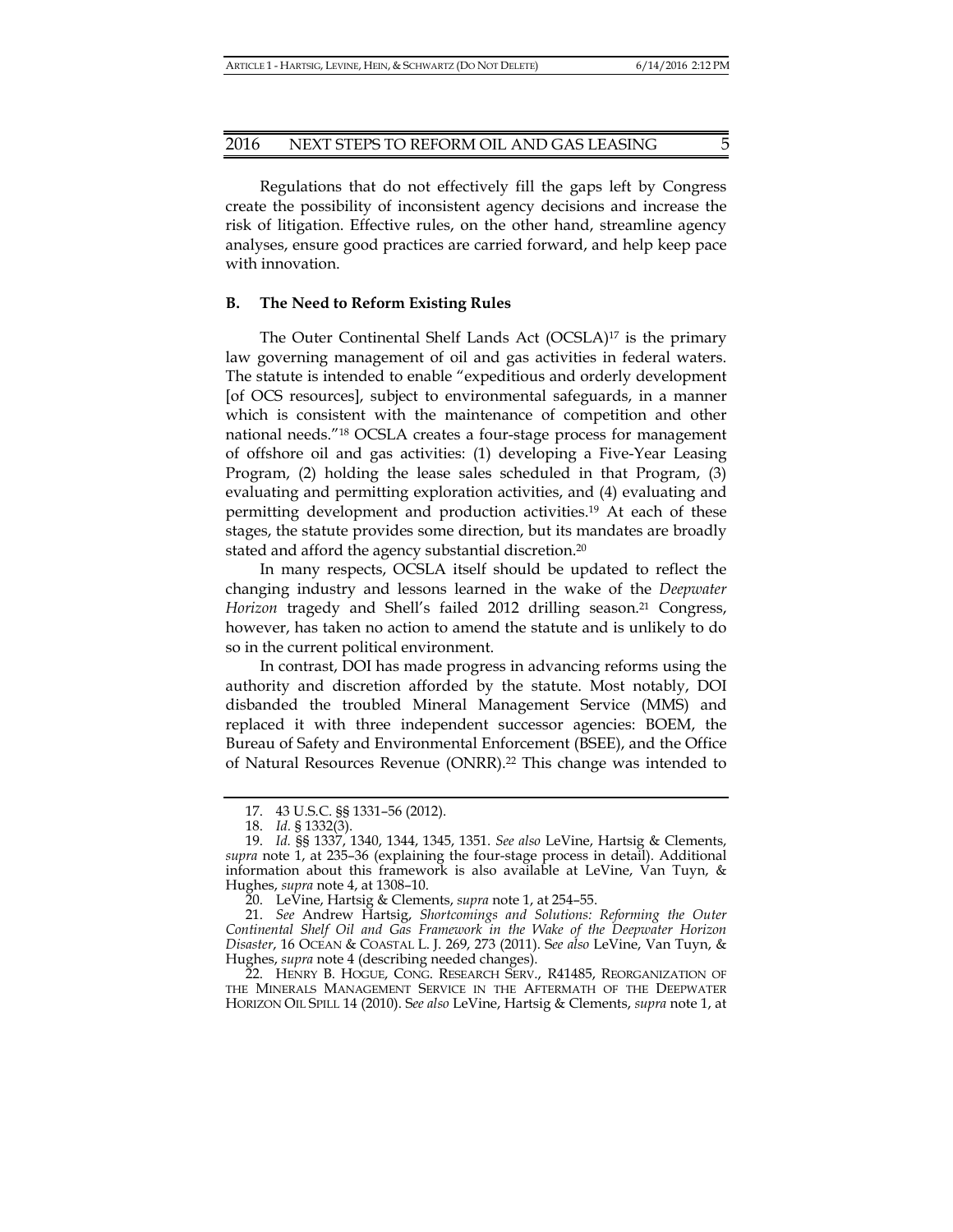improve DOI's performance with respect to ensuring: (1) balanced and responsible development of energy resources on the OCS; (2) safe and environmentally responsible exploration and production and enforcement of applicable regulations; and (3) fair return to the taxpayer from offshore royalty and revenue collection and disbursement activities.23

DOI has also made progress in modernizing some of its regulations. By and large, these changes have applied to the revenue collection functions of ONRR and to the safety and inspection functions of BSEE.24

This progress has continued since publication of our earlier Article. In addition to the reforms described there, BOEM has increased the liability limits for offshore facilities to keep pace with inflation.25 This update, which went into effect in January 2015, was the first time the liability limits were changed since they were required in 1990 by the Oil Pollution Act.26

In February 2015, BSEE and BOEM proposed a new safety and spill prevention rule applicable to exploration in the U.S. Arctic Ocean.<sup>27</sup> When finalized, this rule will codify important new requirements, like same-season relief well capability, production of an Integrated Operations Plan, and seasonal restrictions to account for ice cover.28 While important, the new safety and prevention requirements do not address all of the risks in the Arctic and do not take advantage of other opportunities to improve safety and response.29

In March 2016, BOEM released proposed new rules that would update the manner in which the agency regulates air emissions from offshore operations.30 The new rule is responsive to a provision in the

Reorganization/Reorganization.aspx (last visited Mar. 24, 2016).

27. Oil and Gas and Sulphur Operations on the Outer Continental Shelf-Requirements for Exploratory Drilling on the Arctic Outer Continental Shelf, 80 Fed. Reg. 9,916, 9,916–71 (proposed Feb. 24, 2015).

28. *Id.* at 9, 924–26.

30. Air Quality Control, Reporting, and Compliance, 81 Fed. Reg. 19,717

<sup>251 (</sup>discussing the reform in detail).

 <sup>23.</sup> *The Reorganization of the Former MMS*, U.S. BUREAU OF OCEAN ENERGY MGMT. [hereinafter BOEM], http://www.boem.gov/About-BOEM/

 <sup>24.</sup> LeVine, Hartsig & Clements, *supra* note 1, at 251–53.

 <sup>25.</sup> Consumer Price Index Adjustments of the Oil Pollution Act of 1990 Limit of Liability for Offshore Facilities, 79 Fed. Reg. 73,832, 73,832–33 (Dec. 12, 2014).

 <sup>26.</sup> *Id. See also* Press Release, BOEM, BOEM Adjusts Limit of Liability for Oil Spills from Offshore Facilities (Dec. 11, 2014) (announcing the increase in liability limits).

 <sup>29.</sup> *Arctic Resources and American Competitiveness: Oversight Hearing Before the Subcomm. on Energy and Mineral Res. of the H. Comm. on Nat. Res.*, 114th Cong. 10– 11 (June 16, 2015) (statement of Michael LeVine, Pacific Senior Counsel, Oceana).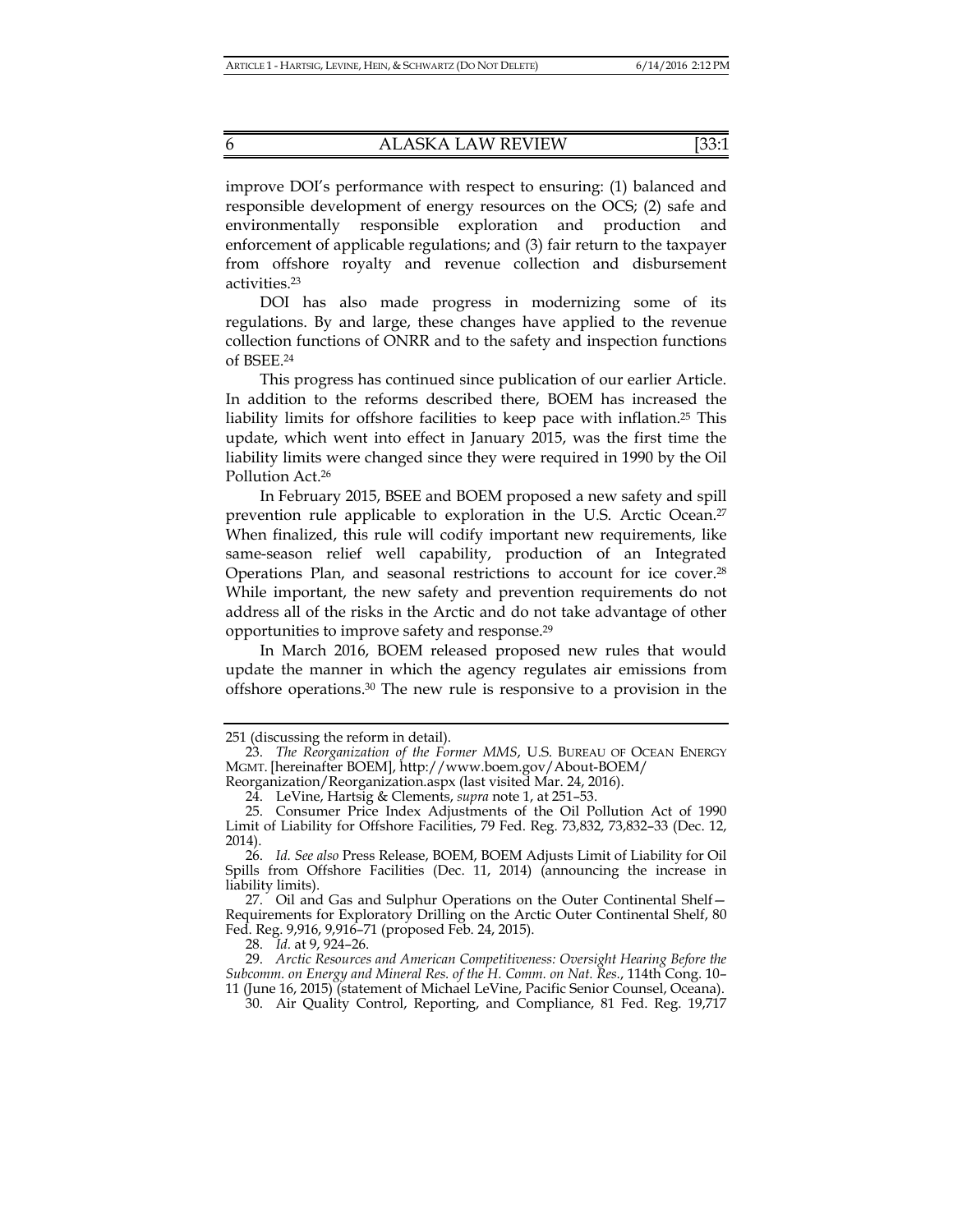2012 Consolidated Appropriations Act in which Congress transferred the authority to regulate air pollution from activities on the OCS offshore of the North Slope Borough in Alaska from the Environmental Protection Agency to DOI.<sup>31</sup> The new rule applies to activities in the Gulf of Mexico and Chukchi and Beaufort Sea planning areas.

None of these regulatory changes address in any way BOEM's obligations to prepare five-year leasing programs or hold lease sales; nor do they improve the manner in which BOEM evaluates and approves exploration plans.<sup>32</sup> The regulations that govern these phases of the OCSLA process remain essentially unchanged from their initial promulgation more than three decades ago.33 They have not kept pace with changes in the industry. They fail to provide effective guidance, reflect new agency culture, incorporate updated analytical methodologies, or conform to modern policy priorities.

There have been repeated calls for fundamental reform of DOI's regulations. Both the National Commission on the BP *Deepwater Horizon* Oil Spill and Offshore Drilling (National Commission) and Council on Environmental Quality (CEQ) have urged reform of planning and leasing regulations.34 DOI has the authority to make changes that would substantially improve decision-making. Updates to BOEM's regulations could: help address the disconnect between the old regulations and the new agency culture; remedy substantive problems that plague existing planning, leasing, and exploration processes; and more effectively implement new policy direction.35 In addition, new rules could have the salutary benefit of providing certainty to oil companies. Echoing similar statements from ConocoPhillips and Statoil, Shell placed some of the blame for its withdrawal from the Arctic Ocean on an uncertain regulatory environment.36 Clarifying the planning, leasing, and exploration plan approval processes could provide a measure of certainty.

33. LeVine, Hartsig & Clements, *supra* note 1, at 237–38.

34. *Id.* at 243–47.

35. *Id.* at 254–58.

<sup>(</sup>proposed Mar. 17, 2016) (to be codified at 30 C.F.R. pt. 550) (Fed. Reg. notice forthcoming), http://www.boem.gov/Air-Quality-Proposed-Rule/.

 <sup>31.</sup> Consolidated Appropriations Act, 2012 Pub. L. No. 112-74, § 432(b), 125 Stat. 1048–49 (2011).

 <sup>32.</sup> Arguably, the proposed Arctic regulations and air emission rule could affect the equipment companies are required to have and the standards for spill response and air emissions to which companies are held during exploration. They do not, however, reflect a comprehensive review of those regulations or address the more systemic deficiencies identified here.

 <sup>36.</sup> *See* Press Release, Shell Global, *supra* note 3 (noting "the challenging and unpredictable federal regulatory environment in offshore Alaska").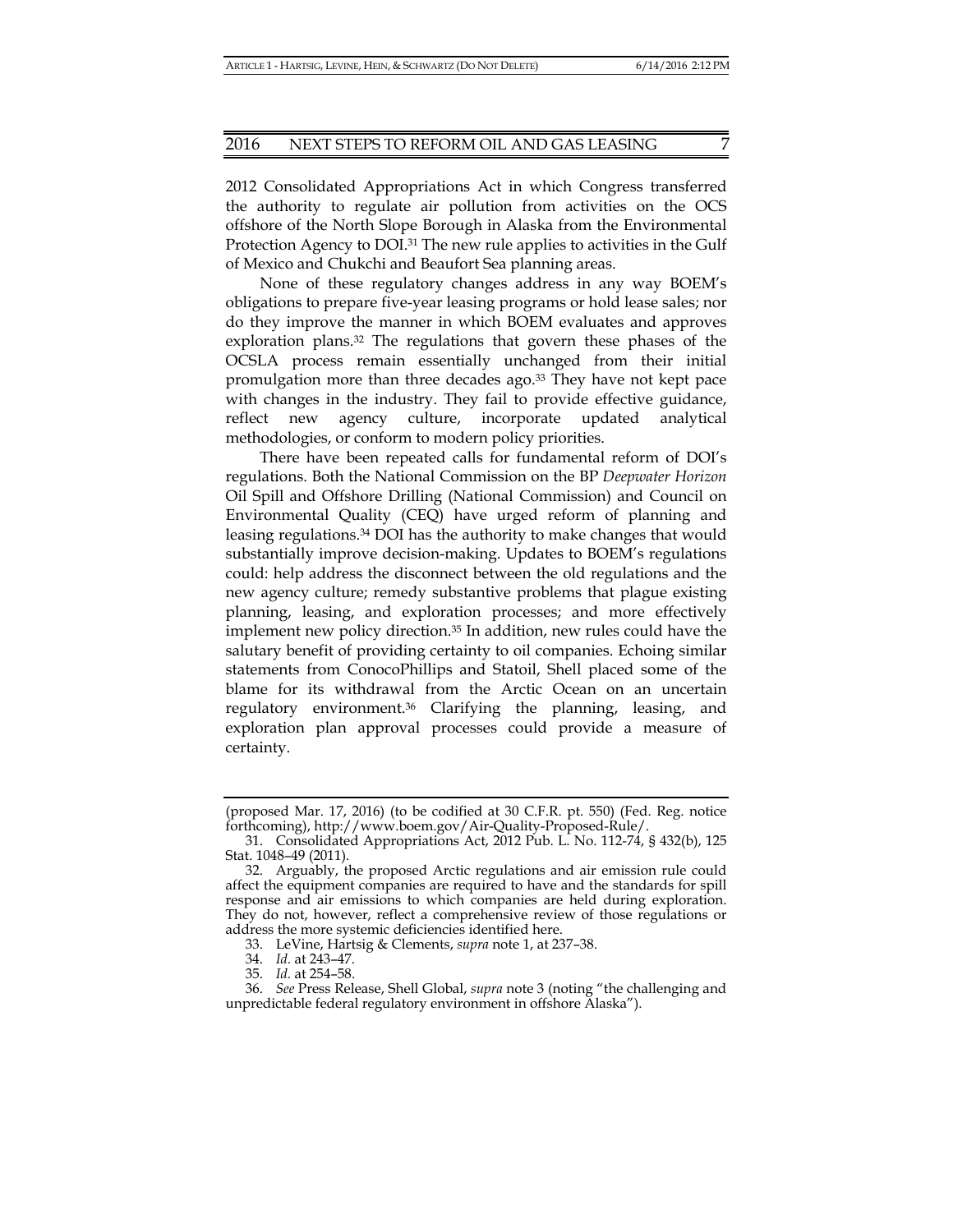## **II. RECOMMENDED REGULATORY REFORMS**

There is both need and opportunity to update BOEM's regulations. Here, we explain the nature of some of the changes that would help modernize these rules. Part A of this section suggests overarching reforms needed to address problems that occur throughout the OCSLA process. Parts B, C, and D recommend more specific reforms to the regulations that govern development of five-year OCS oil and gas leasing programs, sale of OCS leases to oil and gas companies, and review of exploration drilling proposals.

For several reasons, we do not recommend specific language or address individual regulatory provisions that should be revisited. As was made clear in our earlier Article, the regulations governing planning, leasing, and permitting exploration are sufficiently inadequate so as to require fundamental change. Because the rules should be reconceived and rebuilt to implement OCSLA effectively, we focus on key themes that, if addressed properly, will improve the fundamental regulatory process and lead to better management outcomes. Specific regulatory language can be developed as the agency crafts new rules.

## **A. Overarching Reforms**

Some regulatory shortcomings affect all stages of the OCSLA process or reoccur in different ways throughout BOEM's planning, leasing, and exploration regulations. Meaningful reform would address these overarching problems systemically at each phase of the process.

*1. Clarify and Improve the Use of National Environmental Policy Act Analyses in Management of the OCS* 

Unlike other federal agencies, BOEM does not have its own guidance or regulations defining the way in which it fulfills its National Environmental Policy Act (NEPA) obligations.37 The lack of specific guidance has contributed to calls from the National Commission, CEQ, and others for reform of the manner in which DOI addresses its NEPA

 <sup>37.</sup> *See, e.g.*, NAT'L COMM'N ON THE BP DEEPWATER HORIZON OIL SPILL AND OFFSHORE DRILLING, DEEP WATER: THE GULF OIL DISASTER AND THE FUTURE OF OFFSHORE DRILLING—REPORT TO THE PRESIDENT 261 (2011) (noting that BOEM's predecessor agencies never developed formal NEPA guidance) [hereinafter NAT'L COMM'N, DEEP WATER]. In contrast, for example, the Bureau of Land Management and U.S. Fish and Wildlife Service have handbooks providing NEPA guidance. *See generally* BUREAU OF LAND MGMT., NATIONAL ENVIRONMENTAL POLICY ACT HANDBOOK H-1790-1 (2008); U.S. FISH & WILDLIFE SERV., NEPA FOR NATIONAL WILDLIFE REFUGES: A HANDBOOK (2014).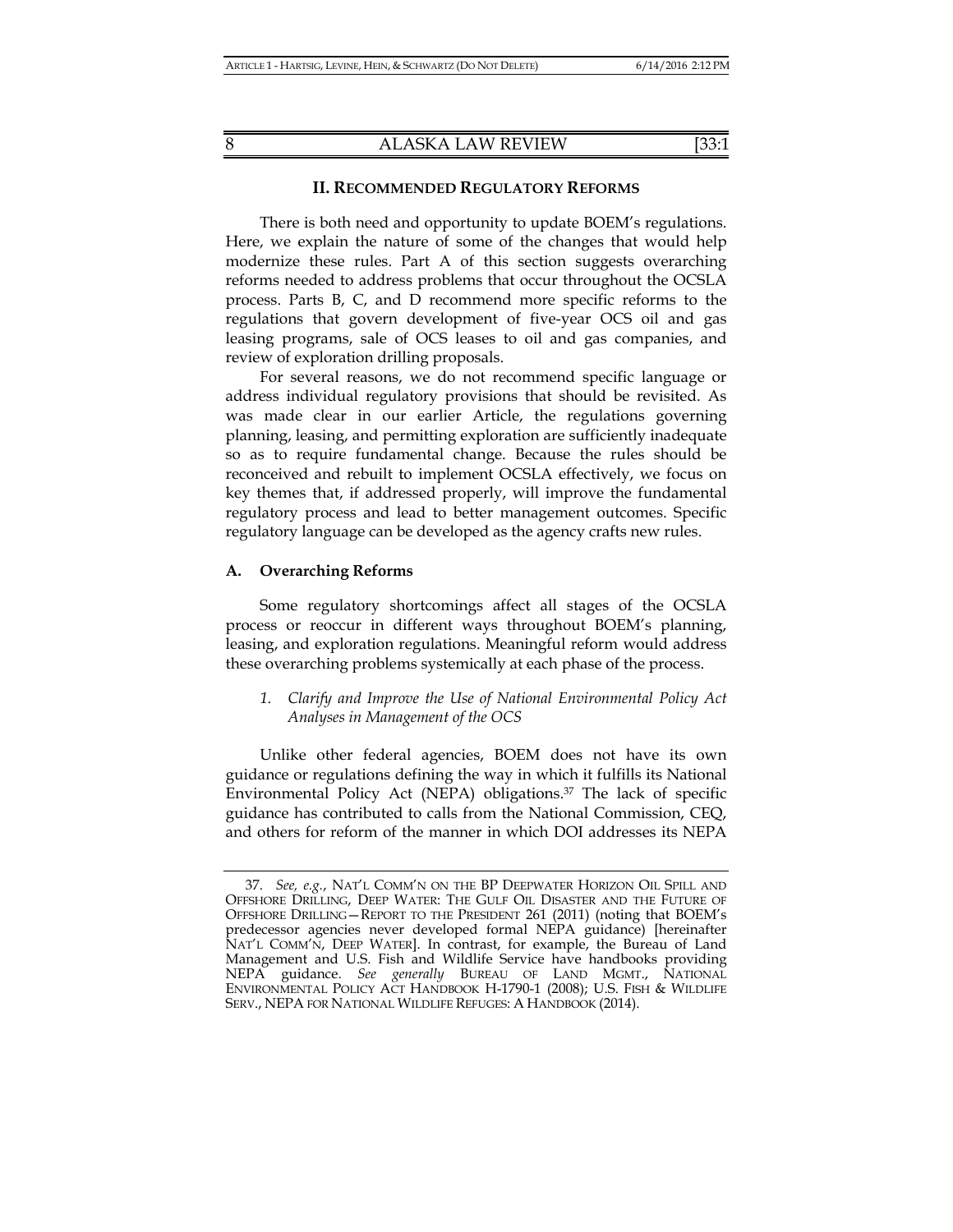obligations with regard to OCS activities.38 In addition, BOEM's compliance with NEPA has been the subject of a series of lawsuits that highlight the value of fundamental review.<sup>39</sup> Addressing these problems through new regulations will help BOEM better comply with its NEPA obligations, make better use of public expertise and input, and reach more robust decisions.

Effective regulations would clarify the way in which BOEM complies with NEPA requirements at each stage of the OCSLA process. As CEQ put it, BOEM should "[e]nsure that NEPA analyses fully inform and align with substantive decisions at all relevant decision points."40 The problematic manner in which BOEM has approached NEPA compliance is particularly evident with regard to Chukchi Sea Lease Sale 193. The Environmental Impact Statement (EIS) underlying the decision to hold the sale was invalidated by the federal district court in Alaska on the grounds that the government failed to comply with a CEQ regulation addressing missing scientific information.41 On remand, the agency addressed that issue but did not fix a fundamental problem with the scenario it used to evaluate the potential impacts from development even though that problem had been identified in public comments on the original EIS and Supplemental EIS. The Ninth Circuit Court of Appeals then invalidated the Supplemental EIS.<sup>42</sup> BOEM prepared a Second Supplemental EIS, and a subsequent Office of Inspector General Report identified a series of problems with the manner in which that analysis was prepared.43 That Second Supplemental EIS has also been

 <sup>38.</sup> *See* LeVine, Hartsig & Clements, *supra* note 1, at 245. DOI's own Inspector General has identified problems with NEPA compliance and called for the agency to "[e]xplore and encourage other processes, policies, and incentives that promote a culture of balanced stewardship and evaluate existing policies and practices that may impede the ability to achieve this balance." OFFICE OF THE INSPECTOR GEN., U.S. DEP'T OF THE INTERIOR, A NEW HORIZON: LOOKING TO THE FUTURE OF THE BUREAU OF OCEAN ENERGY MANAGEMENT, REGULATION AND ENFORCEMENT 35 (Dec. 7, 2010), https://www.doioig.gov/sites/doioig.gov/ files/A-New-Horizon-Public.pdf.

 <sup>39.</sup> *See, e.g.*, LeVine, Van Tuyn & Hughes, *supra* note 4, at 1328–30, 1342–43 (describing NEPA-related litigation stemming from DOI's sale of OCS lease tracts in the Chukchi Sea).

 <sup>40.</sup> COUNCIL ON ENVTL. QUALITY [CEQ], REPORT REGARDING THE MINERALS MANAGEMENT SERVICE'S NATIONAL ENVIRONMENTAL POLICY ACT POLICIES, PRACTICES, AND PROCEDURES AS THEY RELATE TO OUTER CONTINENTAL SHELF OIL AND GAS EXPLORATION AND DEVELOPMENT 4 (Aug. 16, 2010) [hereinafter CEQ, MMS NEPA POLICIES].

 <sup>41.</sup> Native Vill. of Point Hope v. Salazar, 730 F. Supp. 2d 1009, 1018 (D. Alaska 2010).

 <sup>42.</sup> Native Vill. of Point Hope v. Jewell, 740 F.3d 489, 505 (9th Cir. 2014).

 <sup>43.</sup> OFFICE OF INSPECTOR GEN., U.S. DEP'T OF THE INTERIOR, INVESTIGATIVE REPORT OF MANAGEMENT INTERFERENCE WITH LEASE SALE 193 (Dec. 7, 2015), https://www.doioig.gov/sites/doioig.gov/files/WebRedacted\_MgmtInterfere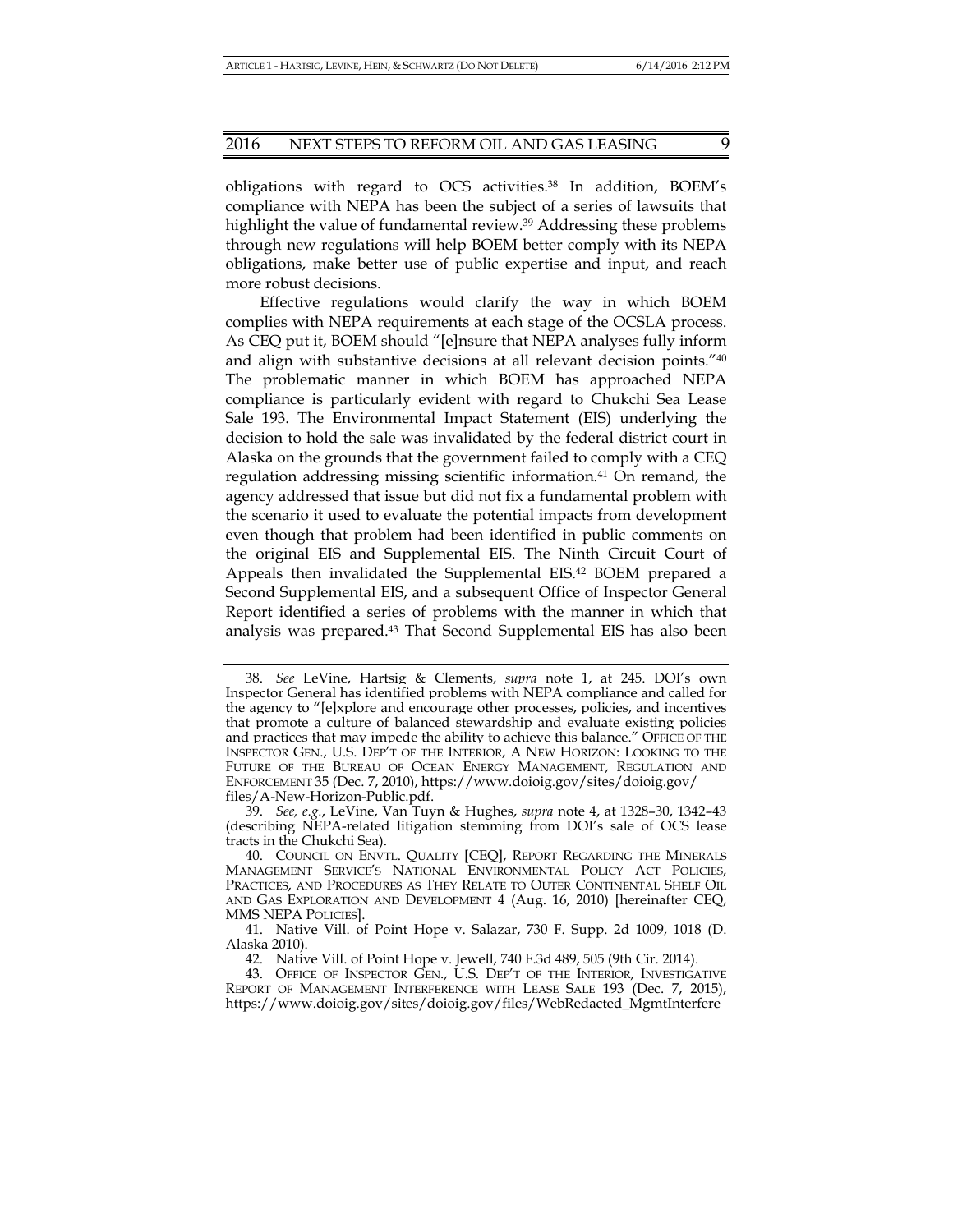challenged in court.<sup>44</sup>

An important part of meeting NEPA obligations is ensuring that BOEM uses "tiering" appropriately and effectively. Tiering occurs when an agency relies on or incorporates analysis from a broader NEPA document in subsequent analyses.45 Proper use of tiering can help avoid repetition in NEPA documents that analyze different stages of the OCSLA process. Improper use of tiering, however, can result in insufficient analysis and review.46 In the wake of the *Deepwater Horizon* disaster, CEQ recommended that BOEM "reexamine its NEPA implementation policies to ensure that its use of tiering is both clear and well-defined, and is not being used to limit site-specific environmental analysis."47 Similarly, the National Commission recommended that BOEM develop "guidelines for applying NEPA in a consistent, transparent, and appropriate manner to decisions affecting OCS oil and gas activities."48

Regulations could help define when preparation of a new or supplemental EIS is required. At the exploration stage, for example, significant new information about projected impacts would necessitate a supplemental EIS. This situation is especially likely to arise in frontier areas or when operators intend to use new technologies. Regulations should also make clear that exploration activities do not qualify for categorical exclusion from the NEPA process.

To further this effort, BOEM can help define the rigorous cumulative impact analyses needed in an EIS to avoid the potential for geographic or temporal segmentation. These regulations could improve analyses by providing context-specific standards and methods to ensure that agency staff has the direction necessary to consistently produce high-quality cumulative impact analyses. Similarly, BOEM should require a full assessment of the effects of exploration and development in site-specific lease sale EISs before OCS leases are sold. Doing so would help fulfill NEPA's purpose of "looking before you leap."49

nce\_Lease193EIS.pdf.

 <sup>44.</sup> Plaintiffs' Opening Brief at 1, Alaska Wilderness League v. Jewell, 1:08 cv-00004-RRB (D. Alaska Aug. 28, 2015).

 <sup>45.</sup> CEQ, Memorandum on Effective Use of Programmatic NEPA Reviews 7–9 (Dec. 18, 2014).

 <sup>46.</sup> NAT'L COMM'N, DEEP WATER, *supra* note 37, at 260 (noting that "[a]s applied by MMS . . . tiering was not always consistent with its original purpose: instead, it created a system where deeper environmental analysis at more geographically targeted and advanced planning stages did not always take place.").

 <sup>47.</sup> CEQ, MMS NEPA POLICIES, *supra* note 40, at 23.

 <sup>48.</sup> NAT'L COMM'N, DEEP WATER, *supra* note 37, at 261.

 <sup>49.</sup> *See, e.g.*, William J. Snape III, *Joining the Convention on Biological Diversity: A Legal and Scientific Overview of Why the United States Must Wake Up*, 10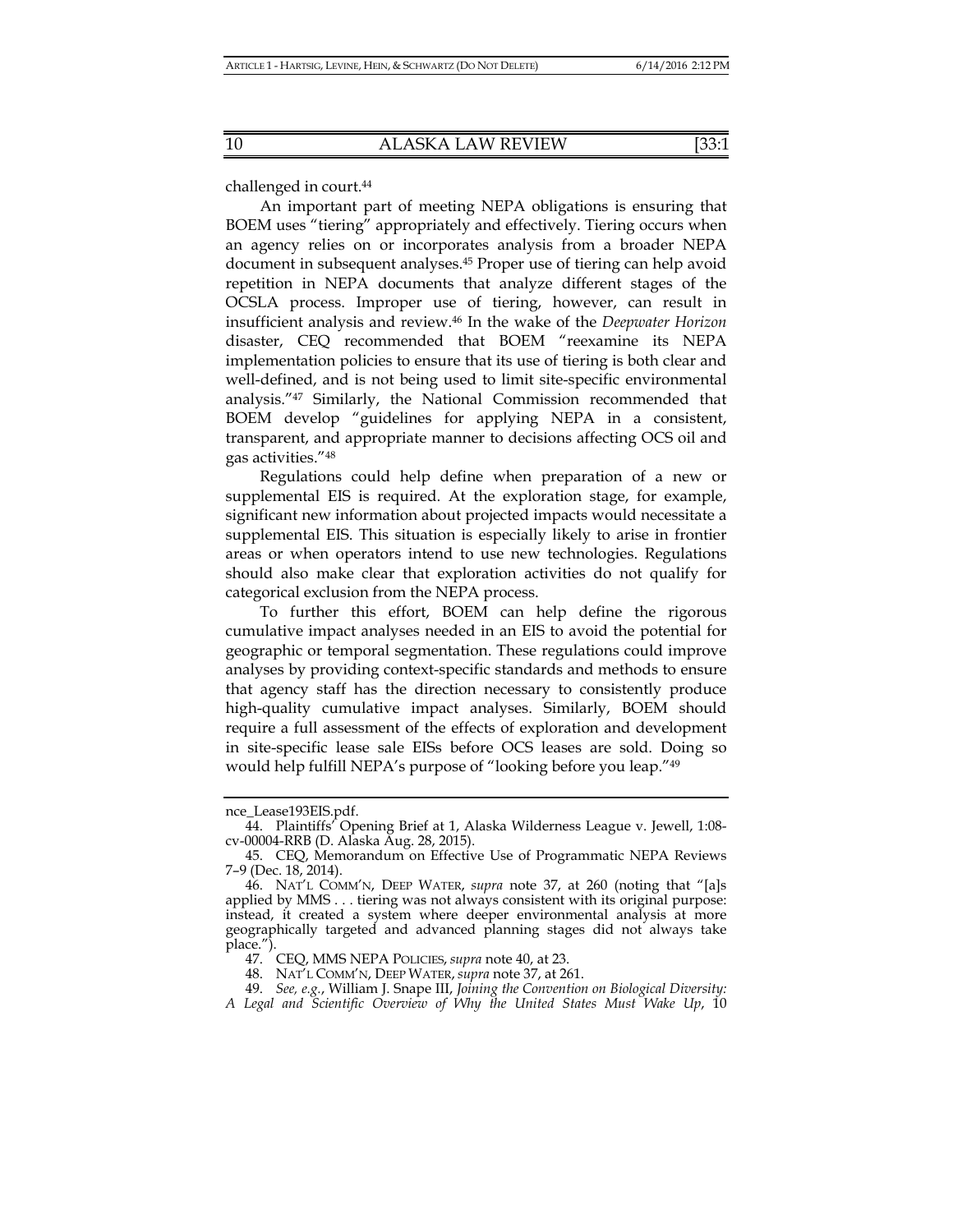New regulations would provide the opportunity to codify explicitly the requirement to analyze low-probability, high-risk events to help ensure that the agency and other stakeholders are prepared for a worst-case disaster. After the *Deepwater Horizon* tragedy, CEQ recommended that BOEM "take steps to incorporate catastrophic risk analysis going forward."50 Likewise, the National Commission recommended that BOEM "incorporate the 'worst-case scenario' calculations from industry oil spill response plans into NEPA documents and other environmental analyses or reviews" to inform the agency's "estimates for potential oil spill situations in its environmental analyses."51 To its credit, BOEM incorporated a "very large oil spill" risk analysis in its supplemental EISs for Chukchi Sea Lease Sale 193.52 New NEPA regulations would ensure that this type of risk is considered in all future OCS environmental analyses.

Some of the other changes suggested below—for example, rethinking the manner in which BOEM interprets the thirty-day deadline for review of an exploration plan—would affect the manner in which BOEM fulfills its NEPA obligations.<sup>53</sup> Addressing these issues through a comprehensive rulemaking would help provide consistency and clarity.

## *2. Increase Transparency*

BOEM regulations can be revised to improve transparency and public participation in OCS decision-making processes. As President Obama stated on his first day in office, "[o]penness will strengthen our democracy and promote efficiency and effectiveness in Government."54 This principle is particularly important as public scrutiny of offshore oil and gas activities has grown in the wake of the *Deepwater Horizon* accident and Shell's failed 2012 drilling season, and as the need to take action to address greenhouse gas emissions is increasingly recognized.55

SUSTAINABLE DEV. L. & POL'Y 6, 10 (2010) (characterizing NEPA as "the epitome of a 'look before you leap' mandate").

 <sup>50.</sup> CEQ, MMS NEPA POLICIES, *supra* note 40, at 27.

 <sup>51.</sup> NAT'L COMM'N, DEEP WATER, *supra* note 37, at 267.

 <sup>52.</sup> BOEM ALASKA OCS REGION, OIL AND GAS LEASE SALE 193 IN THE CHUKCHI SEA, ALASKA: FINAL SUPPLEMENTAL ENVIRONMENTAL IMPACT STATEMENT VOL. I, APPENDIX D (2011).

 <sup>53.</sup> *See infra* III.D.1.

 <sup>54.</sup> Memorandum on Transparency and Open Government, 2009 DAILY COMP. PRES. DOC. 1 (Jan. 21, 2009).

 <sup>55.</sup> Indeed, drilling for oil and gas in the Arctic Ocean became a campaign issue for some presidential candidates even in the early stages of the 2016 race. *See, e.g.*, Alan Rappeport, *Disagreeing with President, Hillary Clinton Says She Opposes Drilling in Arctic Ocean*, N.Y. TIMES (Aug. 18, 2015). The issue also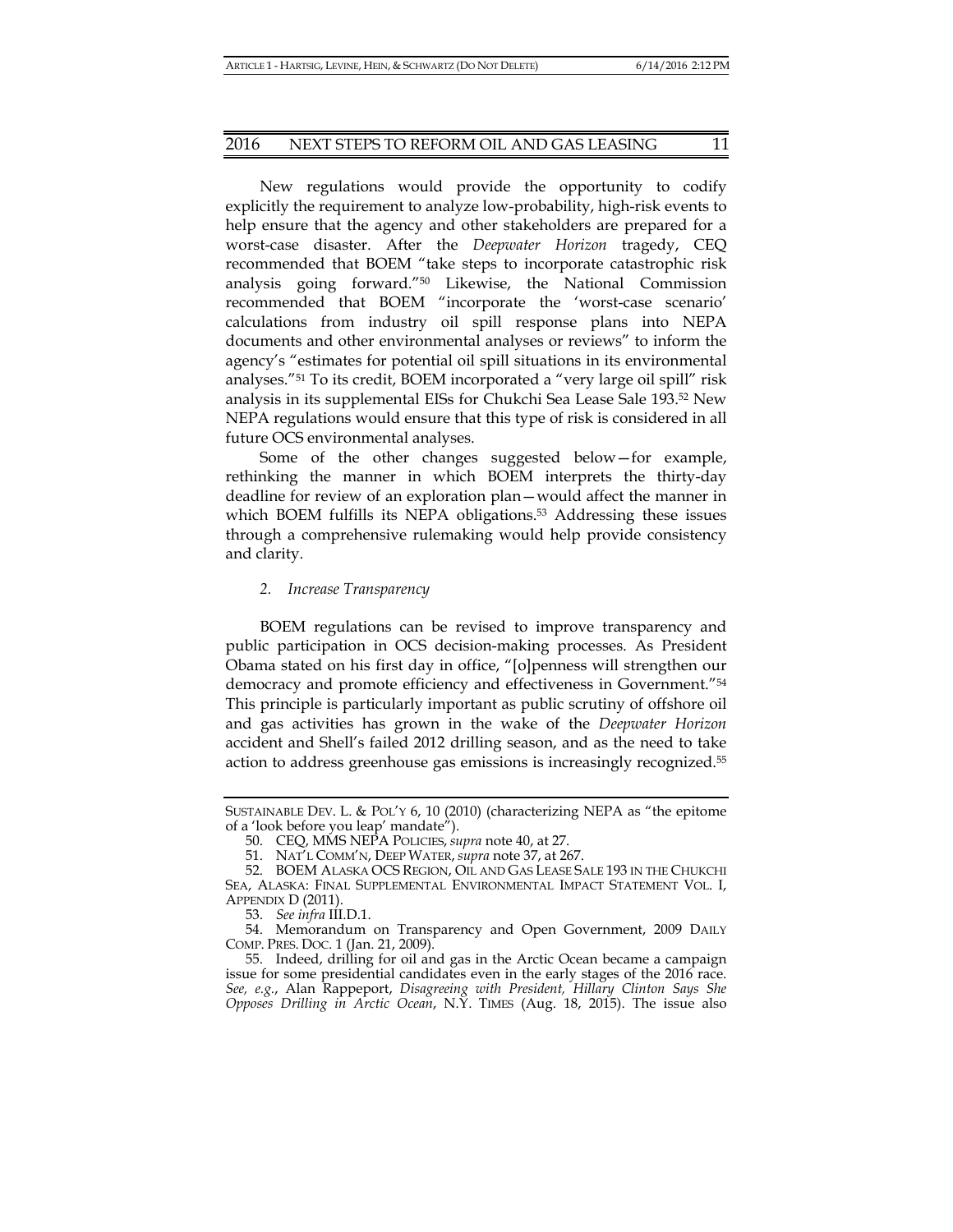Transparency with respect to management of OCS activities can help the American public be assured that it is receiving fair market value for any OCS energy production and that the risks of any oil spills or other negative externalities are being fairly evaluated and considered.56

To implement the president's commitment to open government, federal agencies were directed to take three important steps: publish information online; improve the quality of government information; and create and institutionalize a culture of open government.57 DOI has created and updated an Open Government Plan through which it has taken some important steps to further transparency related to OCS activities.58 Notably, the United States has spent more than three years working toward implementation of the Extractive Industries Transparency Initiative (EITI), "a global standard that promotes revenue transparency and accountability in the extractive sector" by requiring "report[s] in which governments and companies publicly disclose royalties, rents, bonuses, taxes and other payments from oil, gas, and mineral resources."59 DOI has gone beyond the requirements of EITI and is planning to publish all revenue data collected by the ONRR from extractive companies operating on federal lands.<sup>60</sup>

In addition, DOI has participated in the creation of data.gov, which provides high quality data sets for public use, $61$  and the agency is working to revamp BSEE's website to make it more user-friendly and accessible. With regard to exploration operations in the Arctic Ocean, BOEM allowed for public comments on the NEPA process related to

 57. Peter R. Orszag, Memorandum for the Heads of Executive Departments and Agencies: Open Government Directive, M-10-06, 2–4 (Dec. 8, 2009).

58. DEP'T OF THE INTERIOR, OPEN GOVERNMENT PLAN 3.0 (June 2014).

 59. DEP'T OF THE INTERIOR, U.S. EXTRACTIVE INDUSTRIES TRANSPARENCY INITIATIVE FACT SHEET 1 (Feb. 2015).

 60. U.S. EXTRACTIVE INDUS. TRANSPARENCY INITIATIVE, EITI ANNUAL ACTIVITY REPORT 2014 2, 7–8 (June 30, 2015), https://eiti.org/files/usa\_2014\_annual\_ activity\_report\_aar.pdf.

prompted twelve U.S. Senators to send a letter urging President Obama not to authorize drilling in the Arctic Ocean. *See* Letter from Jeffrey Merkley, et al., United States Senators to Barack Obama, President of the United States (Sept. 25, 2015), http://www.sanders.senate.gov/download/sanders-whitehouse-onarctic-drilling-?inline=file.

 <sup>56.</sup> *See* 43 U.S.C. § 1344(a)(4) (2012) (requiring that "[l]easing activities . . . be conducted to assure receipt of fair market value for the lands leased and the rights conveyed by the Federal Government."). *See also* JAYNI FOLEY HEIN, INST. FOR POLICY INTEGRITY, HARMONIZING PRESERVATION AND PRODUCTION: HOW MODERNIZING THE DEPARTMENT OF THE INTERIOR'S FISCAL TERMS FOR OIL, GAS, AND COAL LEASES CAN ENSURE A FAIR RETURN TO THE AMERICAN PUBLIC 7 (June 2015) (discussing the fair market value requirement for offshore energy production) [hereinafter FOLEY HEIN, HARMONIZING PRESERVATION].

 <sup>61.</sup> *See generally About Data.gov*, DATA.GOV, http://www.data.gov/ about#collected (last visited Mar. 24, 2016).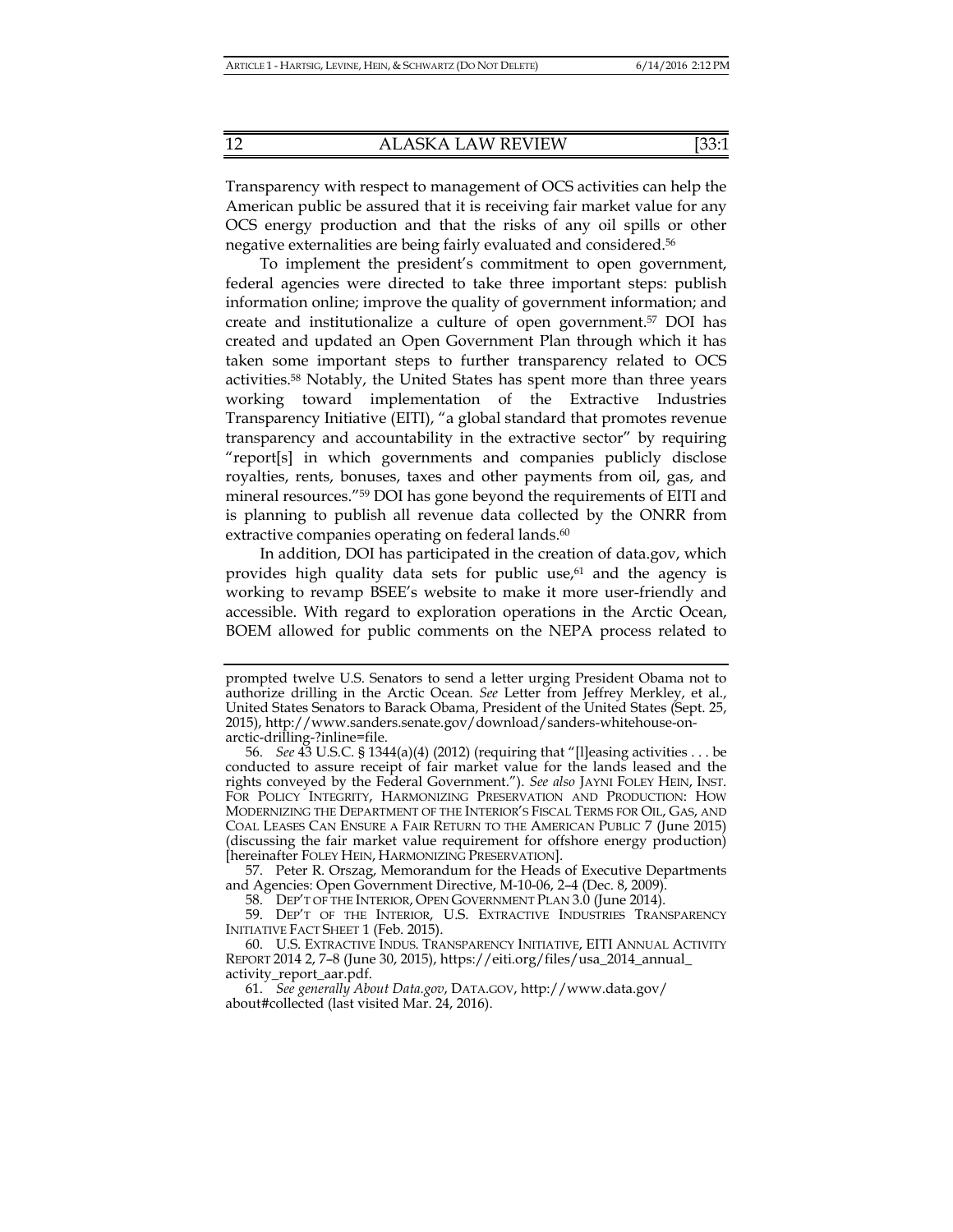Shell's exploration plan and approval of its oil spill response plan, and BSEE made public the letters denying requests for suspensions of operations on Chukchi and Beaufort Sea leases.62 There is no formal requirement for such comment periods, and BSEE has not made letters like these public in the past.

Using the notice-and-comment rulemaking process to formalize practices that promote transparency and openness will help build trust, improve public participation in the decision-making process, and fulfill President Obama's pledge to ensure openness in government.<sup>63</sup> New regulations could require that federal regulators post on their websites in a proactive and timely fashion—all non-privileged information related to exploration activities, including permitting, inspections, monitoring, and enforcement. For example, regulations should require BOEM and BSEE to post on their websites proposed plans and plan revisions, requests for modification, approvals, and similar documents. In addition, BOEM and BSEE could be required to make available to the public information on monitoring and enforcement activities, as well as data concerning incidents and near-misses, including causal information.

Transparency and public participation also would be improved by regulations designed to ensure that the public has an opportunity to review and provide feedback on all non-confidential aspects of exploration plans. While public notice and comment is already required in any EIS process, BOEM can ensure that all agency environmental assessments (EAs), including those related to the evaluation of OCS exploration plans, are available for public notice and comment. Addressing these issues systematically in BOEM's planning, leasing, and exploration regulations would help ensure better decisions,

 <sup>62.</sup> Press Release, BOEM, BOEM Invites Public Comment to Inform Environmental Assessment and Analysis of Chukchi Sea Exploration Plan (Apr. 10, 2015); BSEE, Letter of Response to Statoil Suspension of Operations Request (Oct. 16, 2015); BSEE, Letter of Response to Shell Suspension of Operations Request (Oct. 16, 2015).

 <sup>63.</sup> Organizations seeking information from DOI related to OCS activities have historically been required to submit requests pursuant to the Freedom of Information Act (FOIA). This process, though important, can be cumbersome for both the requestor and government agency. It has led to litigation and inefficiency. *See* Amended Complaint for Declaratory and Injunctive Relief at 1, Nat. Res. Defense Council v. Mineral Mgm't Serv., 1:08-cv-00936-BSJ-GWG (S.D.N.Y 2008) (alleging violations of the FOIA by the Minerals Management Service); Complaint for Declaratory and Injunctive Relief at 3, Alaska Wilderness League v. Bureau of Ocean Energy Mgm't, 1:13-cv-00586 (D.D.C. 2013) (alleging violations of the FOIA by the BOEM). Increasing publicly available information should not displace FOIA obligations, but it could eliminate the inefficiencies that result when the agency requires FOIA requests for non-privileged information that could simply be made available.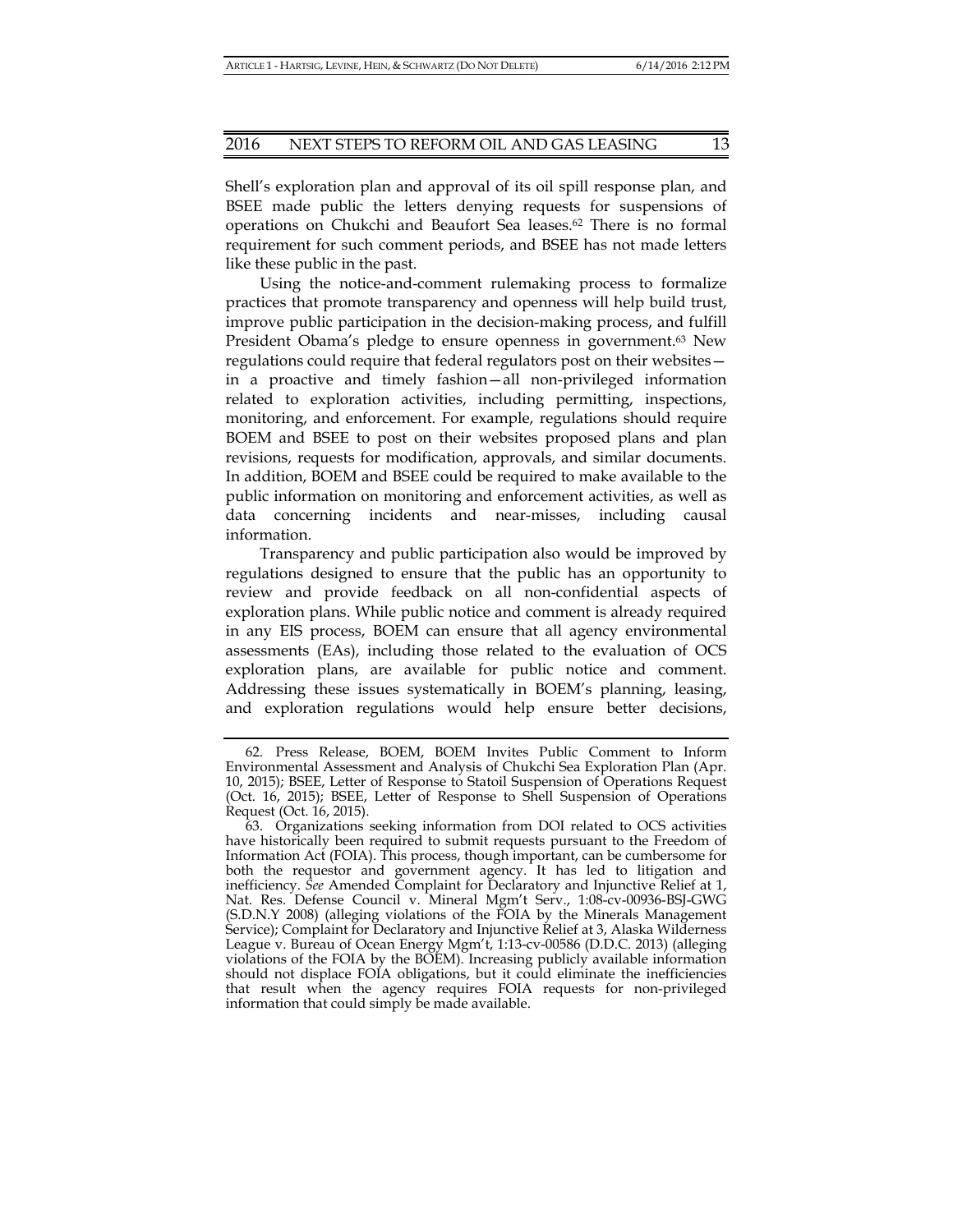accountability, and public participation.

*3. Ensure Effective Incorporation of Traditional, Local, and Indigenous Knowledge* 

Regulations governing OCS oil and gas activities do not explicitly ensure incorporation of traditional, local, and indigenous knowledge into the decision-making process. This deficiency is particularly significant in the U.S. Arctic, where Alaska Natives may have information about geographic areas or resources that is otherwise unavailable to agency decision-makers.64 In his Executive Order addressing coordination in the Arctic, President Obama specifically recognized that, as part of responsibly managing resources in the Arctic region, "we must rely on science-based decision-making and respect the value and utility of the traditional knowledge of Alaska Native peoples."65 Similarly, the National Ocean Policy implementation plan calls on federal agencies to integrate "traditional ecological knowledge and scientific data collected by indigenous groups."<sup>66</sup> A federal interagency working group recommended improving "decision-makers' access to integrated scientific information and traditional knowledge relevant to management in the Arctic."67 While these policies represent progress, they are not codified in BOEM's regulations.

Promulgating regulations establishing a set of procedures to solicit and incorporate traditional knowledge will facilitate efficient flow of information between local and indigenous knowledge-holders and agency officials; improved regulations should also help ensure that federal agencies fully consider traditional knowledge in the decisionmaking process. Collection of relevant information from local and indigenous knowledge-holders will also help ensure that local concerns are heard from the outset, which may avoid complications later in the process. Effective guidance and mechanisms for this participation have the potential to improve products, decisions, and community relations.<sup>68</sup>

 <sup>64.</sup> Henry P. Huntington, *Using Traditional Ecological Knowledge in Science: Methods and Applications*, 10 ECOLOGICAL APPLICATIONS 1270, 1270 (2000).

 <sup>65.</sup> Exec. Order No. 13,689, 80 Fed. Reg. 4,191 (Jan. 21, 2015).

 <sup>66.</sup> NAT'L OCEAN COUNCIL, NATIONAL OCEAN POLICY IMPLEMENTATION PLAN 21 (Apr. 2013).

 <sup>67.</sup> INTERAGENCY WORKING GROUP ON COORDINATION OF DOMESTIC ENERGY DEVELOPMENT AND PERMITTING IN ALASKA, MANAGING FOR THE FUTURE IN A RAPIDLY CHANGING ARCTIC: A REPORT TO THE PRESIDENT 47 (Mar. 2013).

 <sup>68.</sup> *See* Huntington, *supra* note 64, at 1273 (concluding that traditional ecological knowledge "has made a demonstrable difference in many research projects and management strategies").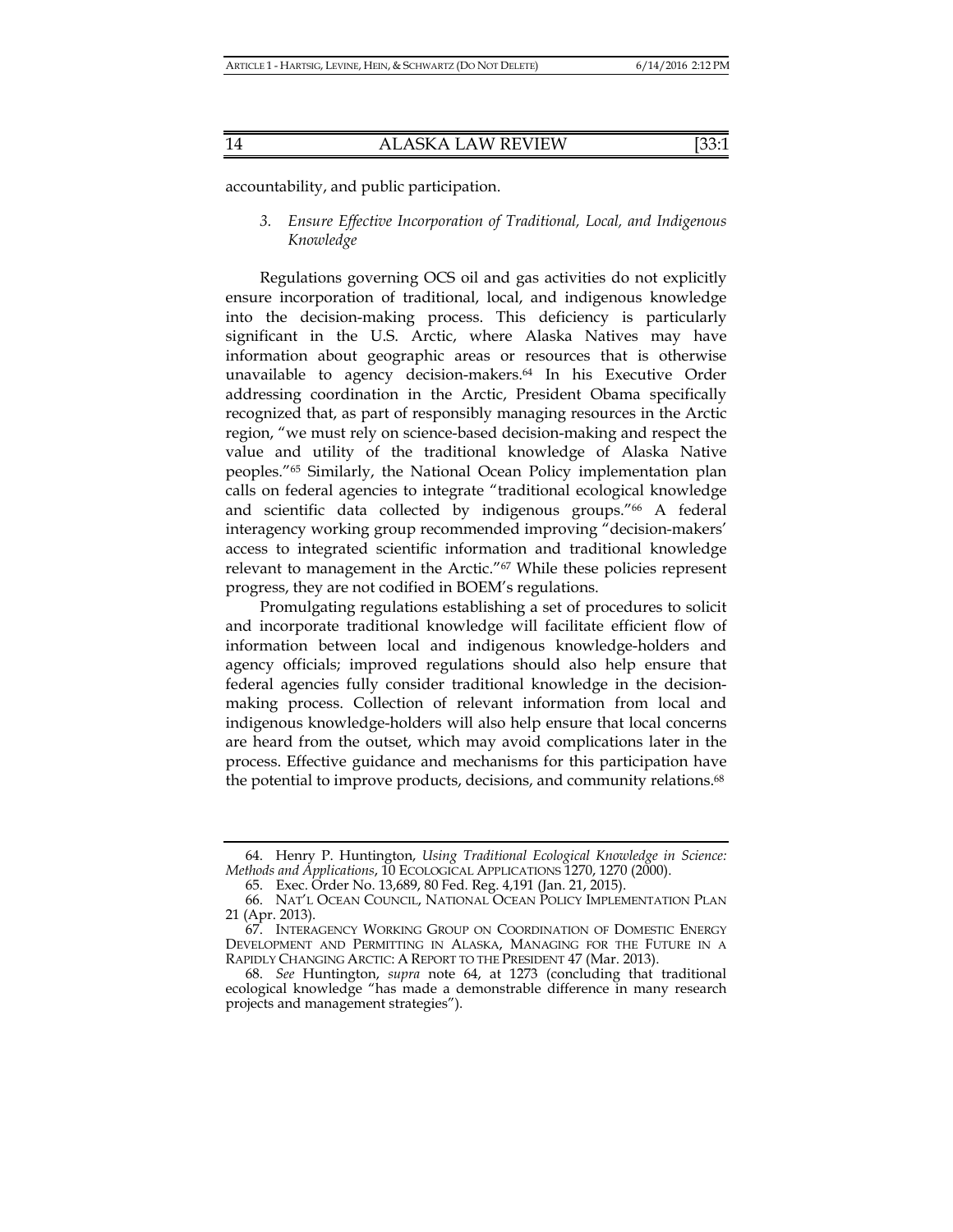## *4. Formalize and Codify Efforts to Improve Interagency Coordination*

BOEM regulations could formalize a strong interagency consultation process for OCS oil and gas decision-making. OCSLA specifically mandates that, "[i]n the enforcement of safety, environmental, and conservation laws and regulations, the Secretary shall cooperate with the relevant departments and agencies of the Federal Government and of the affected States."<sup>69</sup> However, the planning, leasing, and exploration plan approval regulations set out no specific mechanisms for such cooperation.

The need for more effective coordination has been widely recognized. The National Commission recommended that the National Oceanic and Atmospheric Administration (NOAA) "and other federal agencies with appropriate expertise should be encouraged to act as cooperating agencies in NEPA reviews of offshore energy production activities, including exploration and development plans and drilling permit applications."70 It also recommended that "[f]ederal agencies that submit comments to [BOEM] as part of a NEPA process should receive a written response indicating how the information was applied and if it was not included, why it was not included."71 More recently, a review of Shell's troubled 2012 offshore drilling program in Alaska recognized the importance of "close coordination among government agencies in the permitting and oversight process."72

Better rules defining processes for interagency coordination should lead to more informed decisions and may help avoid the appearance that input from expert agencies has not been effectively considered.73 Some steps have been taken in this direction. For example, NOAA acted as a cooperating agency on a recent BOEM-led Programmatic EIS to assess geological and geophysical activities in the Mid and South Atlantic Ocean planning areas.74 More generally, NOAA and BOEM signed a Memorandum of Understanding to ensure that OCS decision-

 <sup>69. 43</sup> U.S.C. § 1334(a).

 <sup>70.</sup> NAT'L COMM'N, DEEP WATER, *supra* note 37, at 265.

 <sup>71.</sup> *Id*.

 <sup>72.</sup> U.S. DEP'T OF THE INTERIOR, REPORT TO THE SECRETARY OF THE INTERIOR: REVIEW OF SHELL'S 2012 ALASKA OFFSHORE OIL AND GAS EXPLORATION PROGRAM 5 (Mar. 8, 2013).

 <sup>73.</sup> Letter from James W. Balsiger, Acting Assistant Adm'r, NOAA, to James Kendall, Acting Reg'l Dir., BOEM (Feb. 28, 2011), https://alaskafisheries.noaa. gov/sites/default/files/chukchiseaoilgas.pdf.

 <sup>74.</sup> *See* BOEM, ATLANTIC OCS PROPOSED GEOLOGICAL AND GEOPHYSICAL ACTIVITIES MID-ATLANTIC AND SOUTH ATLANTIC PLANNING AREAS: FINAL PROGRAMMATIC ENVIRONMENTAL IMPACT STATEMENT 1–9 (2014) (noting that NOAA requested and was granted cooperating agency status).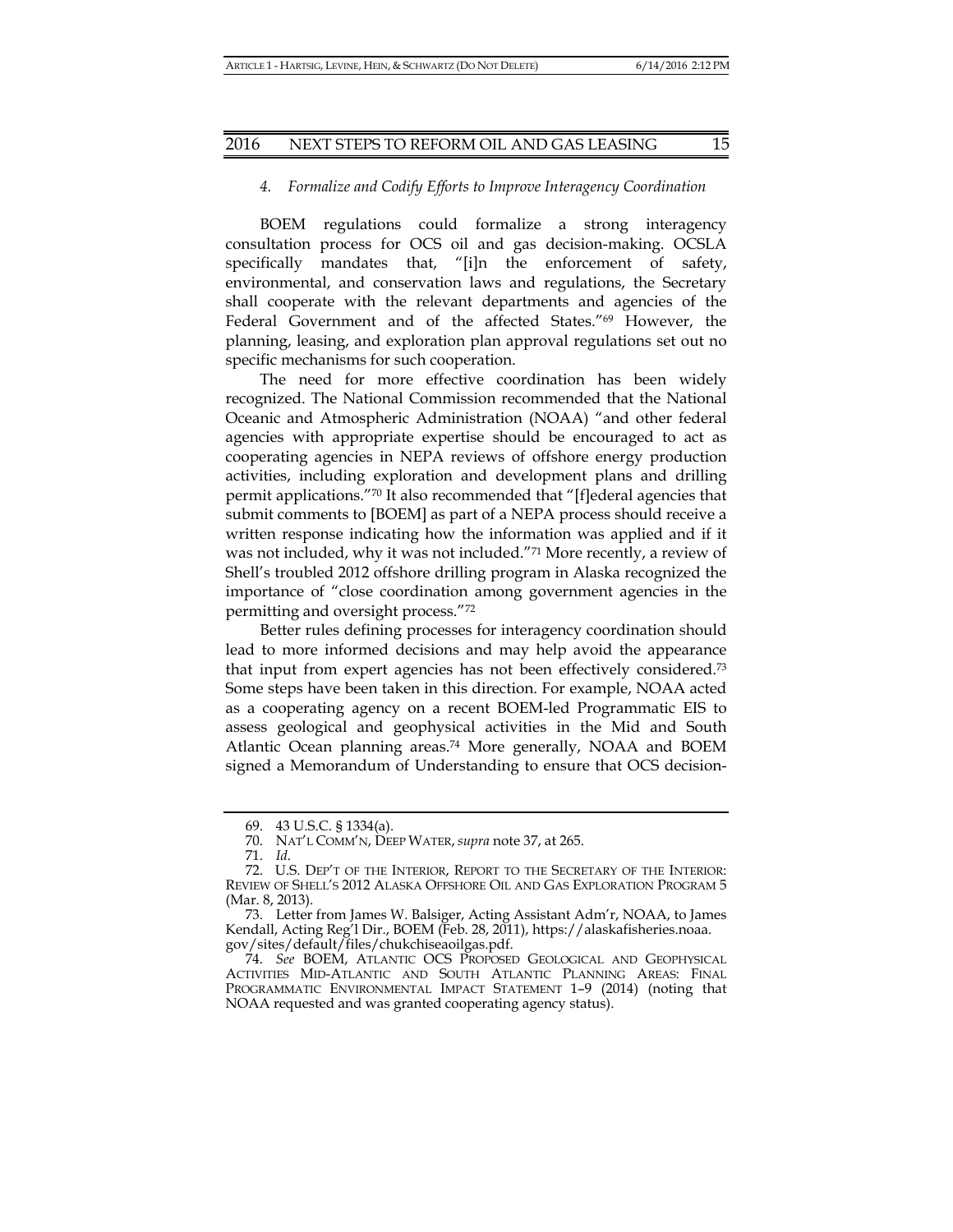making is science-based and fulfills both agencies' stewardship and conservation mandates.75 More broadly still, President Obama established an interagency "National Ocean Council" to advance a "collaborative framework" for ocean and coastal stewardship and to "facilitate[ ] cohesive actions across the Federal Government."76

In the Arctic, President Obama has recognized the need for more effective agency cooperation and created "an Arctic Executive Steering Committee . . . which shall provide guidance to executive departments and agencies . . . and enhance coordination of Federal Arctic policies across agencies and offices, and, where applicable, with State, local, and Alaska Native tribal governments and similar Alaska Native organizations, academic and research institutions, and the private and nonprofit sectors."77 In addition, in 2011, the President created the Interagency Working Group on Coordination of Domestic Energy Development and Permitting in Alaska, which was charged with coordinating "the efforts of Federal agencies responsible for overseeing the safe and responsible development of onshore and offshore energy resources and associated infrastructure in Alaska."78

BOEM can explicitly codify the manner in which it takes advantage of these and other mechanisms for coordination. Doing so would ensure that the coordination is implemented and continued through future administrations. In that way, the benefits of cooperation and coordination would become part of the long-term planning for the OCS.

## **B. Five-Year Program**

In the five-year planning process, BOEM determines which areas of the OCS will be available for oil and gas leasing, and it schedules lease sales during the relevant five-year period. The plan, therefore, is the initial, broadest-scale step at which the government decides whether large swaths of the ocean will be made available for leasing to companies.

The regulations governing BOEM's five-year OCS leasing program, however, largely mirror the relevant statutory directives. For example, OCSLA Section 18 requires the Secretary of the Interior to "invite and

 <sup>75.</sup> U.S. DEP'T OF THE INTERIOR & U.S. DEP'T OF COMMERCE, Memorandum of Understanding on Coordination and Collaboration Regarding Outer Continental Shelf Energy Development and Environmental Stewardship (May 19, 2011), http://www.noaanews.noaa.gov/stories2011/pdfs/05232011\_NOAA-BOEMRE-MOU.pdf.

 <sup>76.</sup> Exec. Order No. 13,547, 75 Fed. Reg. 43,023, 43,024 (July 19, 2010).

 <sup>77.</sup> Exec. Order No. 13,689, 80 Fed. Reg. 4,189, 4,191 (Jan. 26, 2015).

 <sup>78.</sup> Exec. Order No. 13,580, 76 Fed. Reg. 41,989, 41,989 (July 15, 2011).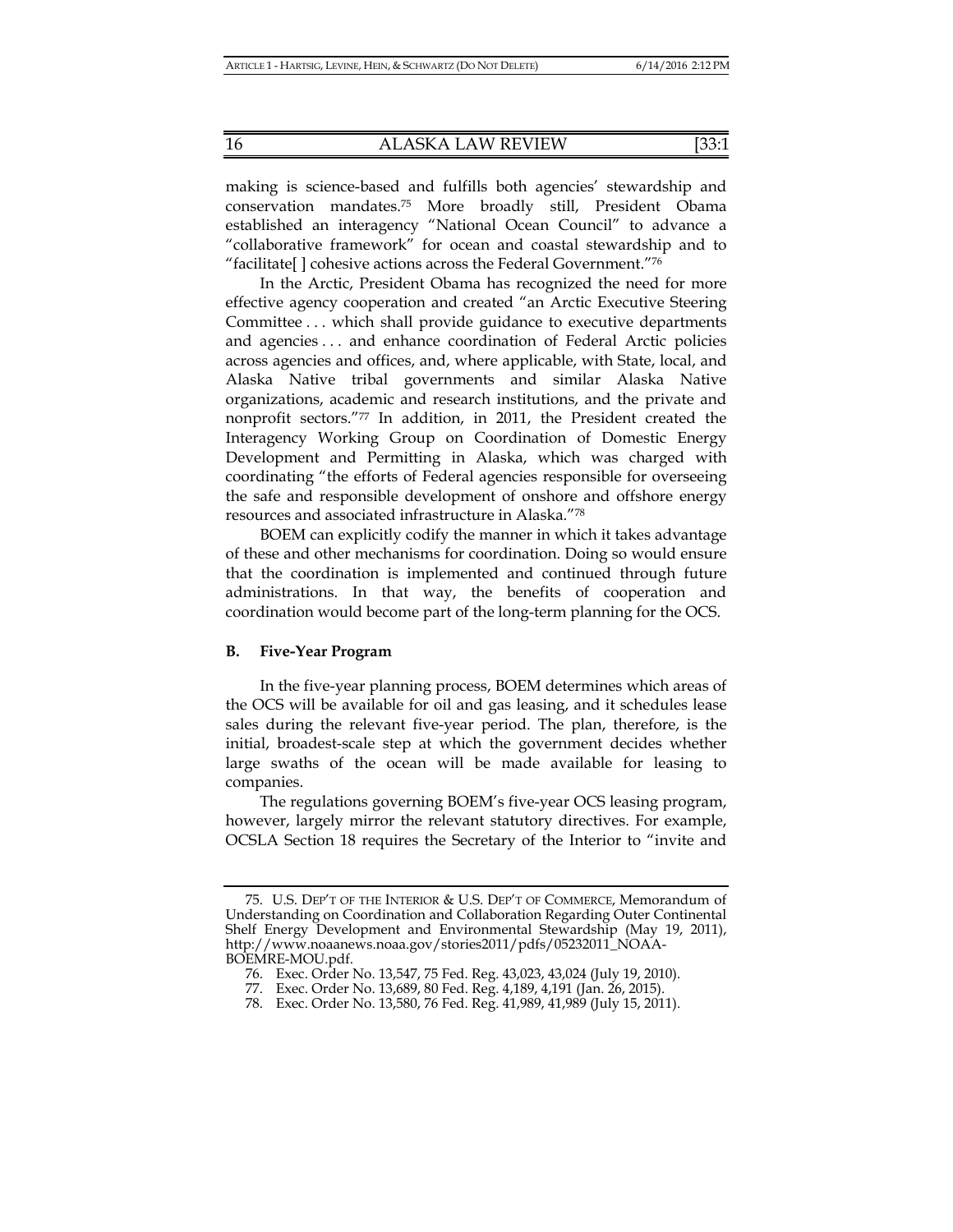consider suggestions" for the five-year program from a variety of entities; the implementing regulations merely restate that requirement, instructing the Secretary to "invite and consider suggestions" from the same entities.79 The five-year program regulations offer no substantive direction to agency staff or decision-makers and little guidance about how to best satisfy the broad statutory mandate to craft a schedule of oil and gas lease sales that will best meet national energy needs while balancing the potential for environmental damage, discovery of oil and gas, and adverse impacts on the coastal zone.80 It is, perhaps, no coincidence that the five-year leasing program process has been subject to significant controversy, and a substantial number of the programs promulgated by DOI have been challenged in court.81 Several of these challenges have been successful.82 BOEM has the discretion under existing law to revise the regulations governing the preparation of fiveyear OCS oil and gas leasing programs so that they provide useful guidance.

*1. More Effective Description of the Factors to be Considered Under OCSLA Section 18(a)(2)* 

OCSLA Section 18(a)(2) specifies that the "[t]iming and location of exploration, development, and production of oil and gas among the oiland gas-bearing physiographic regions of the [O]uter Continental Shelf shall be based on a consideration of" nine enumerated factors.83 There is, however, no meaningful regulatory interpretation of the manner in which the agency should evaluate these factors. Some of the factors are considered quantitatively, others only qualitatively. More specific regulatory guidance would foster more consistent and transparent decisions and would help prevent uncertainty and controversy.

For example, Section 18(a)(2)(B) requires consideration of "an equitable sharing of developmental benefits and environmental risks among the various regions."84 BOEM seeks to meet this obligation using

 <sup>79.</sup> *Compare* 43 U.S.C. § 1344(c)(1) (2012) *with* 30 C.F.R. § 556.16(a) (2012).

 <sup>80. 43</sup> U.S.C. § 1344(a).

 <sup>81.</sup> *See, e.g.*, LeVine, Van Tuyn & Hughes, *supra* note 4, at 1315, 1317, 1323, 1342 (describing legal challenges to five-year OCS leasing programs issued in 1980, 1982, 1986, 2007, and 2012). *See also* U.S. DEP'T. OF THE INTERIOR, BOEM, OUTER CONTINENTAL SHELF OIL AND GAS LEASING PROPOSED PROGRAM 2017–2022 2-7, 2-8 (2016) (describing legal challenges) [hereinafter BOEM, PROPOSED PROGRAM 2017–2022].

 <sup>82.</sup> *See, e.g.*, BOEM, PROPOSED PROGRAM 2017–2022, *supra* note 81, at 2-7 to 2- 8 (describing legal challenges).

 <sup>83. § 1344(</sup>a)(2).

 <sup>84.</sup> *Id.* § 1344(a)(2)(B).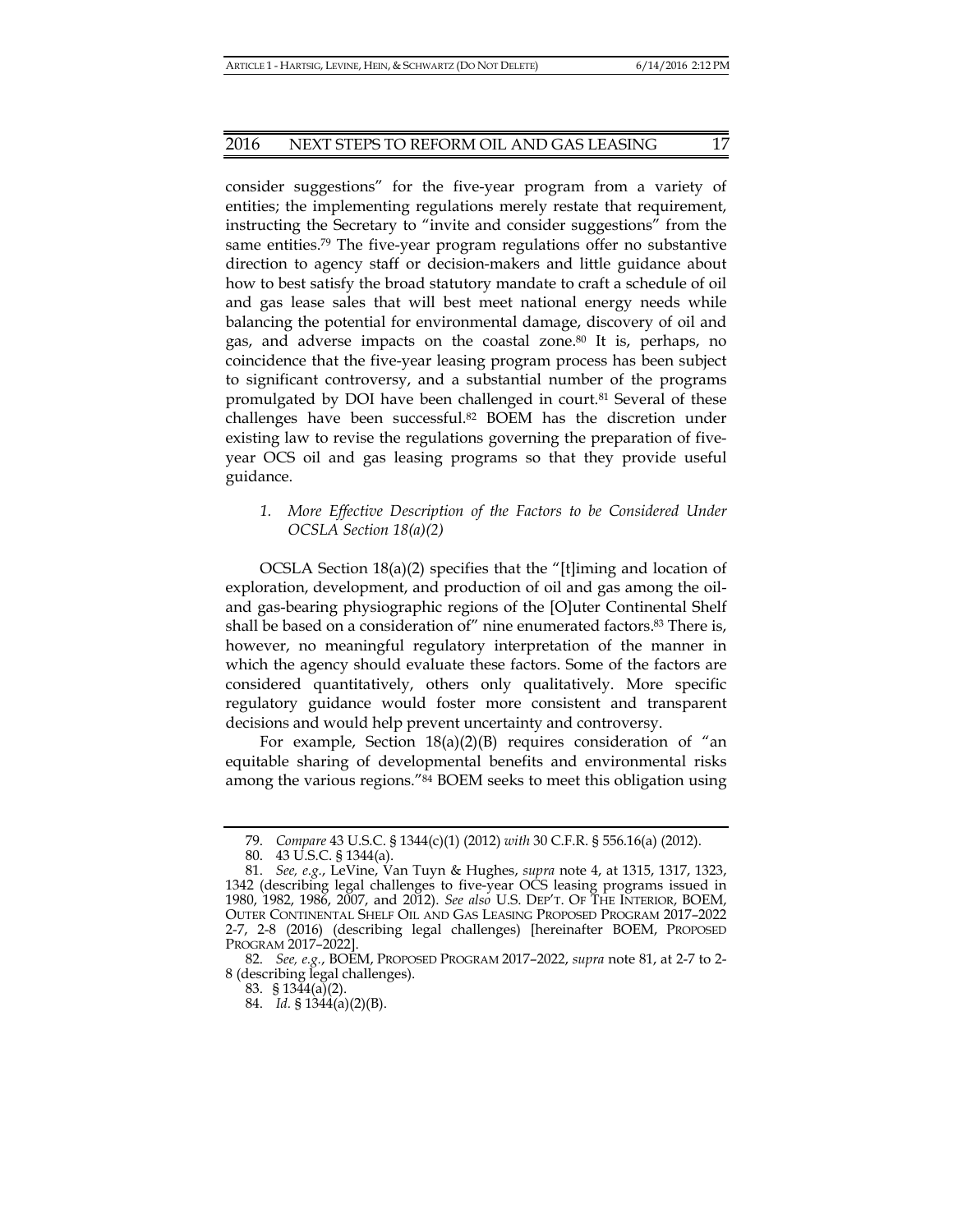a net benefits calculation.85 However, the manner in which BOEM has undertaken this calculation has not always been transparent, which has resulted in allegations that the agency obscured the specific costs faced by individual regions and in legal challenges.<sup>86</sup> Regulations could define the factors and data the agency will consider in its "equitable sharing" calculus, require transparent disclosure of the gross costs and benefits experienced by each individual region (as well as onshore regions) of various leasing or "no sale" options, and establish guidelines for the net benefits calculation that would draw on the best available scientific and economic information.

Similarly, OCSLA Section 18(a)(2)(G) requires BOEM to consider "the relative environmental sensitivity and marine productivity of different areas of the [O]uter Continental Shelf."87 In developing the 2007–2012 five-year program, BOEM relied entirely on one study of coastal areas to meet this obligation. This approach was eventually invalidated by the U.S. Court of Appeals for the D.C. Circuit.88 Regulations that more explicitly define how to consider "relative environmental sensitivity and marine productivity" would help BOEM carry out its legal mandate more effectively.

## *2. Better Direction for the Balancing Required Under OCSLA Section 18(a)(3)*

OCSLA Section 18(a)(3) requires the Secretary to "select the timing and location of leasing, to the maximum extent practicable, so as to obtain a proper balance between the potential for environmental damage, the potential for the discovery of oil and gas, and the potential for adverse impact on the coastal zone."89 The agency has interpreted this obligation as a balance among the nine factors enumerated in Section 18(a)(2).

At present, there are no regulations to help BOEM find the right balance between the risk of harm to the environment and potential

 <sup>85.</sup> *See, e.g.*, U.S. DEP'T. OF THE INTERIOR, BOEM, PROPOSED FINAL OUTER CONTINENTAL SHELF OIL AND GAS LEASING PROGRAM 2012–2017 116–19 (June 2012) (explaining BOEM's "benefit-cost analysis") [hereinafter BOEM, PROPOSED FINAL PROGRAM 2012–2017]. *See also* BOEM, PROPOSED PROGRAM 2017–2022, *supra*  note 81, at 8-1 to 8-25 (explaining BOEM's "equitable sharing considerations").

 <sup>86.</sup> *See, e.g.*, Ctr. for Sustainable Econ. v. Jewell, 779 F.3d 588 (D.C. Cir. 2015); Ctr. for Biological Diversity, et al. v. Dep't of the Interior, 563 F.3d 466 (D.C. Cir. 2009).

 <sup>87. § 1344(</sup>a)(2)(G).

 <sup>88.</sup> *See Ctr. for Biological Diversity*, 563 F.3d at 489 (requiring more complete analysis to identify most and least sensitive environmental areas).

 <sup>89. § 1344(</sup>a)(3).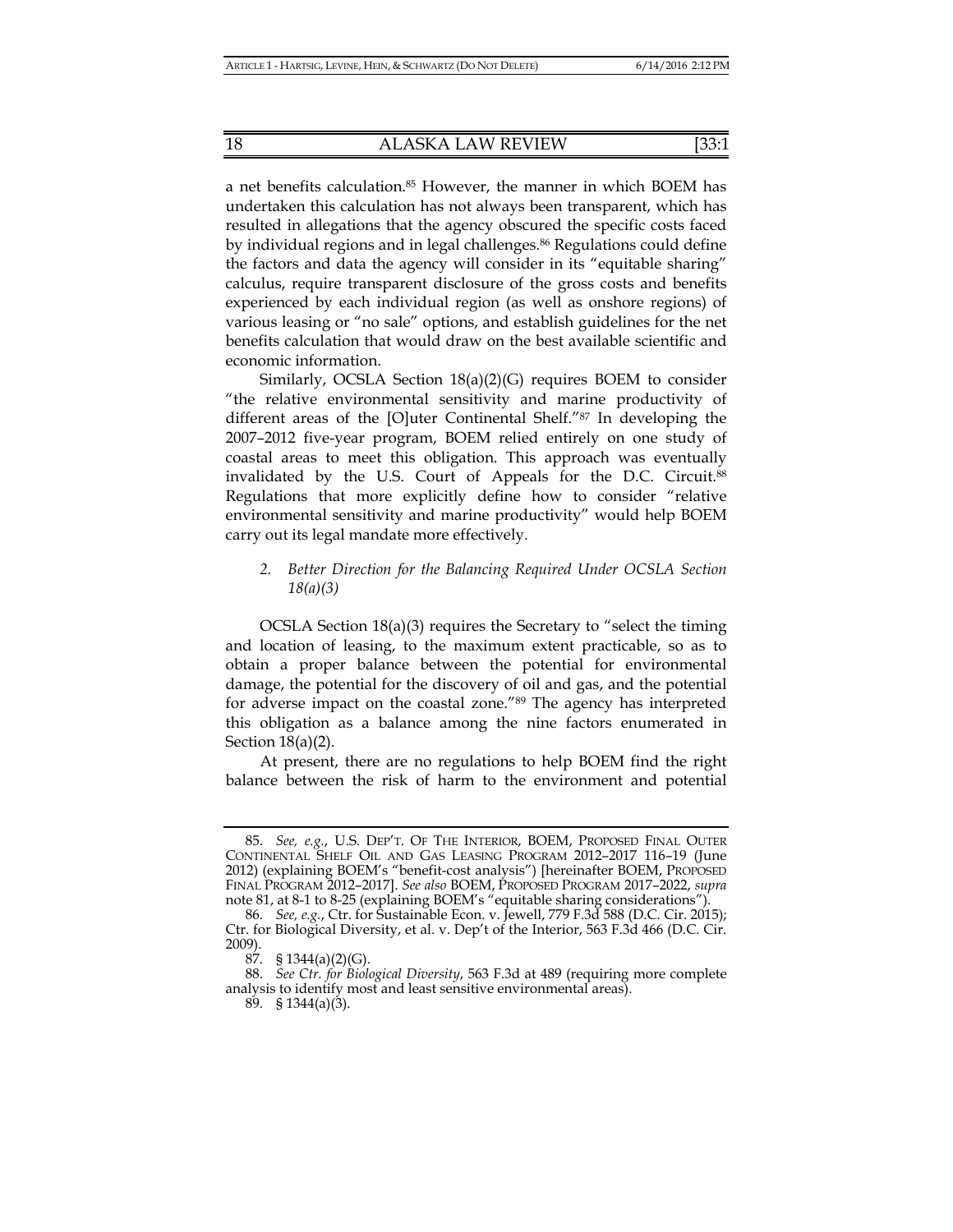benefits from the pursuit of oil and gas. As a result, when explaining its approach to balancing in the 2012–2017 five-year program, BOEM has resorted to quoting extensively from the D.C. Circuit's opinions evaluating challenges to its earlier balancing efforts.<sup>90</sup> Instead of reacting to court challenges, BOEM should promulgate its own regulations to provide guidance and standards that promote consistency and ensure compliance with the statute's balancing mandate.

At times, BOEM has balanced its Section 18(a) considerations through a cost-benefit analysis, an approach endorsed by the D.C. Circuit<sup>91</sup> and arguably required by Executive Orders.<sup>92</sup> At the same time, BOEM has also asserted that Section 18(a)(3) balancing cannot be reduced to a formula:

[s]triking this balance based on a consideration of the principles and factors enumerated in section 18(a) is a matter of judgment for which no ready formula exists. Section 18 requires the consideration of a broad range of principles and factors rather than imposing an inflexible formula for making decisions.93

Even if an "inflexible formula" is not appropriate, the critical balancing would nonetheless benefit from regulatory guidance. Effective regulations could require consideration of specific factors and the use of certain methods that would help decision-makers as they evaluate and balance the relevant information. For example, when considering the potential for environmental damage or adverse impacts on the coastal zone, regulations could require BOEM to consider factors including, but not limited to:

- the degree to which scientists understand the marine ecosystem and its capacity to absorb impacts that could result from OCS development;
- the presence or absence of unique or endemic species that could be affected by OCS oil and gas operations;
- other stressors, beyond new oil and gas activity, that affect ecosystem functioning or resilience; and
- the degree to which spill response operations could be

 <sup>90.</sup> BOEM, PROPOSED FINAL PROGRAM 2012–2017, *supra* note 85, at 191–93.

 <sup>91.</sup> State of Cal. By & Through Brown v. Watt, 668 F.2d 1290, 1317–18 (D.C. Cir. 1981) (finding it "reasonable to conclude that within the section's proper balance there is some notion of 'costs' and 'benefits'").

 <sup>92.</sup> Michael A. Livermore, *Patience is an Economic Virtue: Real Options, Natural Resources, and Offshore Oil*, 84 U. COLO. L. REV. 581, 627 (2013).

 <sup>93.</sup> *Id*. at 588. In the Proposed 2017–2022 Program, BOEM similarly states, "[OCSLA] does not specify what the balance should be or how the factors should be weighed to achieve that balance, leaving to the Secretary the discretion to reach a reasonable determination under the existing circumstances." BOEM, PROPOSED PROGRAM 2017–2022, *supra* note 81, at 2–5.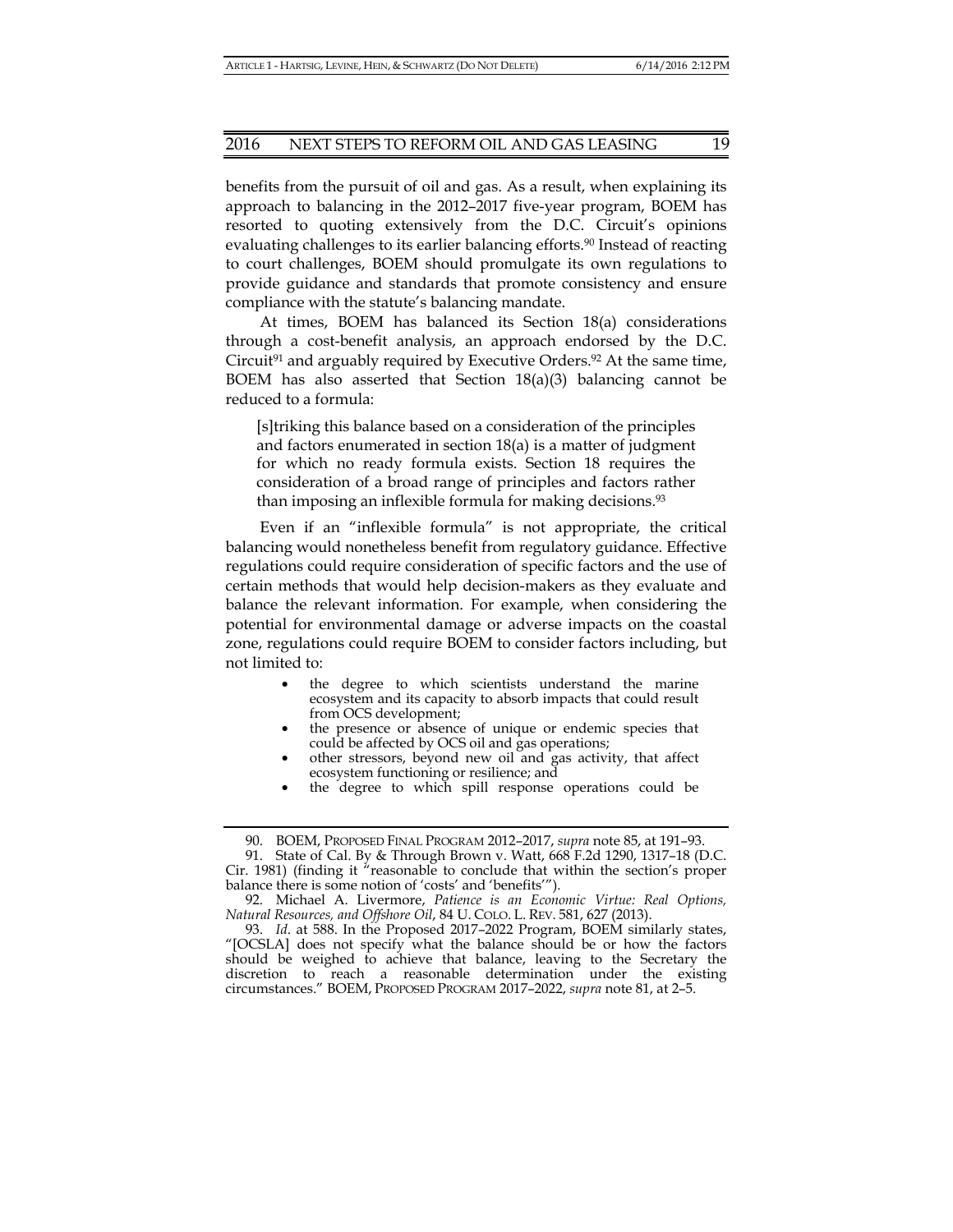## 20 ALASKA LAW REVIEW [33:1

precluded by adverse environmental or weather conditions.

Regulatory interpretation of Section 18(a)(3) that requires consideration or use of particular factors or methods would help remove at least some of the uncertainty that has plagued past balancing efforts.

## *3. Provide Direction on When and How to Account for Option Value in the Planning and Leasing Process*

Regulations should also mandate consideration of option value in the five-year planning process and describe how to conduct this analysis. In this setting, option value means the value of waiting for more information on energy prices and extraction risks before deciding whether or when to offer for lease the public's energy resources to private companies.94 The concept's most familiar application is in the financial markets, where investors calculate the value of options to wait for more information on stock prices before deciding whether to buy or sell shares.<sup>95</sup> The same methodology can be applied to "environmental, social, and technological uncertainties."96

Option value is applicable to the decisions made at the five-year planning stage, as well as the lease sale stage (as described below). At the planning stage, BOEM can account for differences in environmental and social uncertainties among the OCS regions to allow for more effective regional comparisons.97

In fact, BOEM's failure to consider option value at the planning stage was one of the subjects of a challenge to the agency's 2012–2017 five-year program.98 In that case, the petitioner argued that OCSLA required BOEM to explicitly consider and quantify the option value of delaying leasing in specific regions of the OCS. The D.C. Circuit ultimately upheld the 2012–2017 program, finding that quantification techniques were "not yet so well established that [BOEM] was required to use them" in the planning process. However, the court recognized that there is "a tangible present economic benefit to delaying the decision to drill for fossil fuels to preserve the opportunity to see what new technologies develop and what new information comes to light."99 The D.C. Circuit's ruling "strongly suggests that future advancements in option value research could compel the agency to better quantify the

 <sup>94.</sup> Livermore, *supra* note 92, at 627.

 <sup>95.</sup> FOLEY HEIN, HARMONIZING PRESERVATION, *supra* note 56, at 13.

 <sup>96.</sup> *Id*.

 <sup>97.</sup> *See* 43 U.S.C. § 1344(a)(2)(G) (requiring consideration of relative sensitivity of different areas of the OCS).

 <sup>98.</sup> Ctr. for Sustainable Econ. v. Jewell, 779 F.3d 588, 610 (D.C. Cir. 2015).

 <sup>99.</sup> *Id.*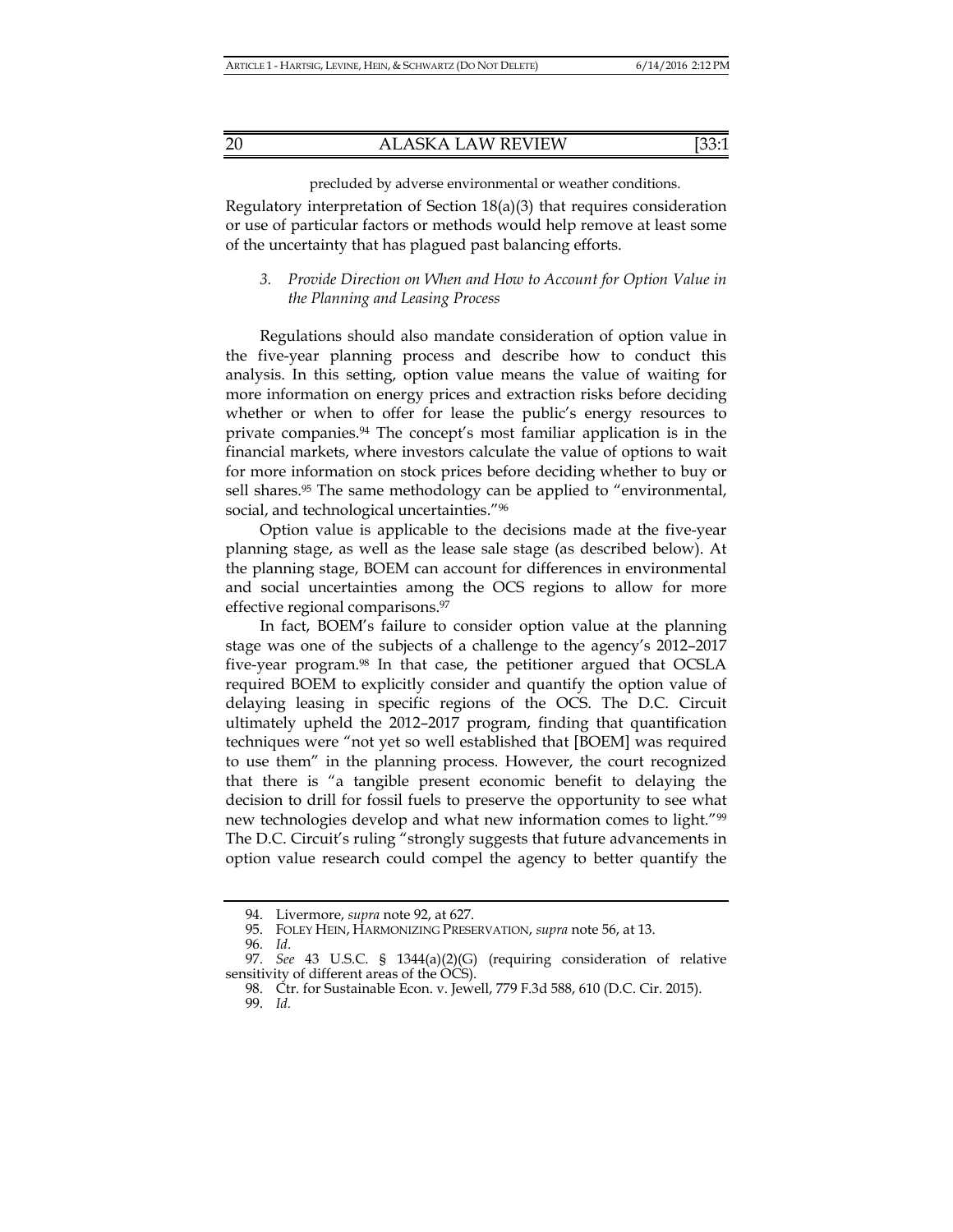option value associated with its leasing practices, which could pay enormous dividends to the American people by prioritizing lower-risk leasing and securing more favorable financial terms."100

BOEM recognized the importance of a more robust discussion of option value in its most recent proposed five-year program. For the first time, the agency includes some qualitative discussion of option value.<sup>101</sup> However, it stopped short of a full quantitative analysis of the value of waiting for more information on oil prices and environmental costs before scheduling lease sales.102

It is notable that BOEM adjusted its analysis to reflect the best available information and economic tools. The fact that the agency had to be challenged in court to do so, however, underscores the advantages that could be gained by crafting effective regulations that encourage or require the use of the best available analytical tools.

## *4. Require Identification of Important Marine Areas and Adequate Baseline Scientific Information*

To ensure that decision-makers have a strong understanding of the ocean environments that may be affected by their choices, BOEM's regulations should guarantee that certain information is available before are area can be included in a five-year program. At the broadest level, the availability of specific baseline scientific information will ensure informed decision-making. For example, a quantitative understanding of the marine environment, including robust food web models and identified important ecological areas, will help more fully evaluate choices about the potential effects of oil and gas operations on the OCS. Regulations should specify that, unless and until such data is available for a given area of the OCS, that area should not be made available for leasing in a five-year program.

In addition, at the five-year program stage, identification of important marine areas within each region, as well as measures necessary to preserve the integrity and function of those important areas, will help ensure good planning decisions. Important marine areas may include areas of high productivity or diversity; areas that are important for feeding, migration, or the lifecycle of species; areas of biogenic habitat, structure forming habitat, or habitat for endangered or threatened species; or areas important for subsistence purposes. If

 <sup>100.</sup> Comments from Jayni Foley Hein, et. al., Inst. for Pol'y Integrity at NYU School of Law, to BOEM (Mar. 30, 2015), http://policyintegrity.org/documents/ Comments\_to\_BOEM\_2017-2022\_Offshore\_Program.pdf.

 <sup>101.</sup> BOEM, PROPOSED PROGRAM 2017–2022, *supra* note 81, at 10-2 to 10-13. 102*. Id.*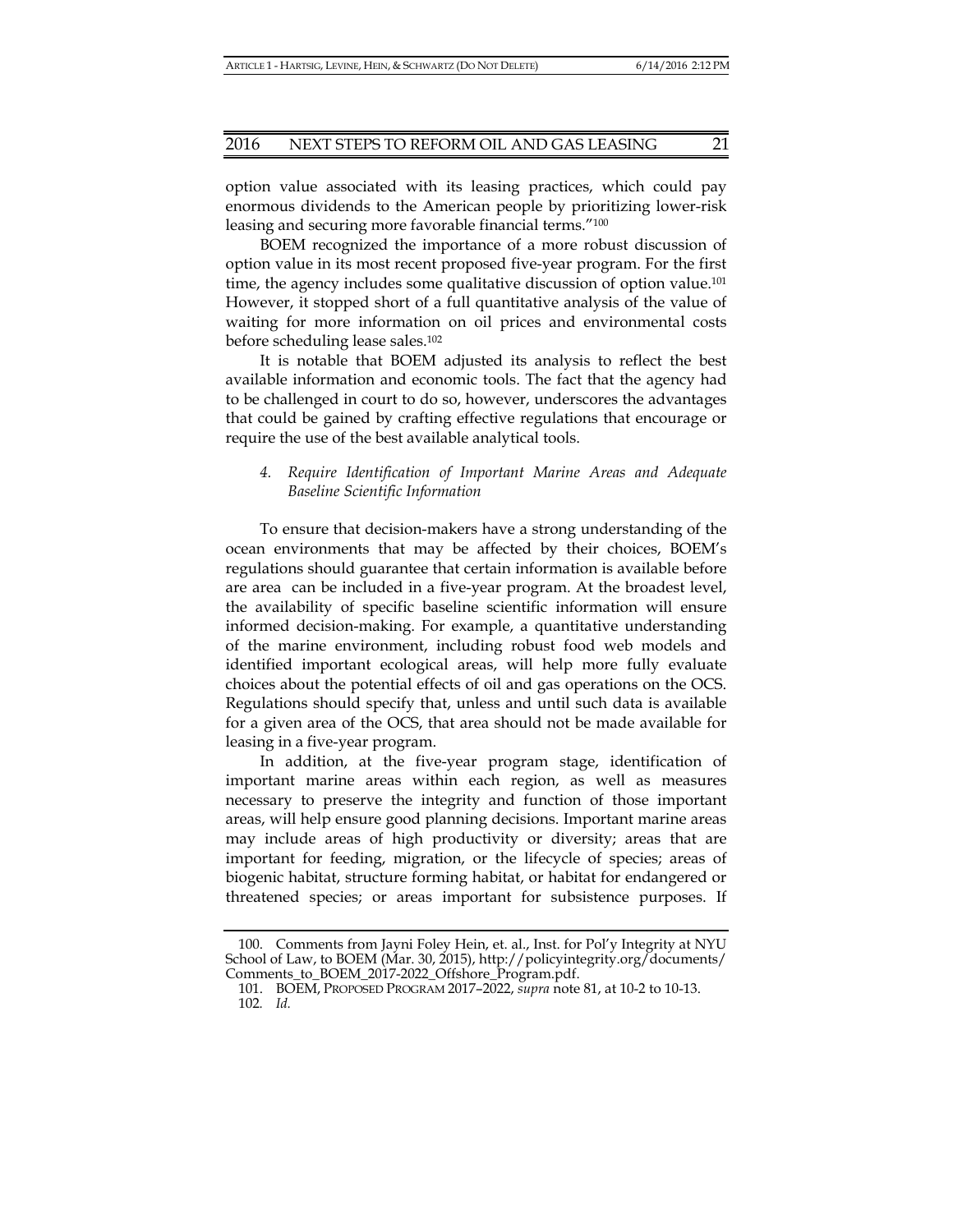necessary to preserve ecological integrity and functioning, regulations should require that important marine areas be excluded from the fiveyear program.

President Obama has recognized the value of this approach. In January 2015, he signed a Presidential Memorandum withdrawing from oil and gas leasing several important areas in the U.S. Arctic Ocean: Hanna Shoal, Barrow Canyon, a 25-mile buffer along the Chukchi coast, and two smaller subsistence-use areas in the Beaufort Sea.103 In issuing this memorandum, the President exercised his authority under OCSLA Section 12(a).104

BOEM has built on this approach in the Proposed 2017-2022 Program. The agency has identified a series of "Environmentally Important Areas," in the Beaufort and Chukchi Seas.105 The agency has identified particular values of these areas and intends the evaluation in the program and accompanying EIS "to serve as a foundation to inform future analysis and related leasing decisions concerning these environmentally important areas."106 Regulations specifically requiring protection of disproportionately important areas would continue this momentum and ensure that BOEM takes proactive steps during the fiveyear planning process to protect such areas.107

Once important areas are identified, they must also be protected. Regulations, therefore, should impose specific, stringent precautions that must be in place before the sale of any OCS leases that could be reasonably expected to impact important marine areas. These rules would help protect areas in which leasing is prohibited and ensure the ongoing health of areas where leasing is not prohibited but where specific ecosystem functions merit other forms of protection. For example, operators could be required to locate exploration and development activities within lease blocks so that they minimize the potential for sound and other impacts to important areas. Requirements like these would help BOEM better meet its balancing obligations and ensure authorized activities will not harm the health and functioning of the marine ecosystem.

 <sup>103.</sup> Memorandum on the Withdrawal of Certain Areas of the United States Outer Continental Shelf Offshore Alaska from Leasing Disposition, 2015 DAILY COMP. PRES. DOC. 59 (Jan. 27, 2015).

 <sup>104.</sup> *Id.*

 <sup>105.</sup> BOEM, PROPOSED PROGRAM 2017–2022, *supra* note 81, at 4-1, 11-1 to 11-3.

 <sup>106.</sup> *Id.* 

 <sup>107.</sup> *See, e.g.*, Stan Senner, et al., Comment Letter on 2017–2022 Proposed Oil and Gas Leasing Program and Environmental Impact Statement (Mar. 30, 2015), http://www.regulations.gov/#!documentDetail;D=BOEM-2014-0096-14343.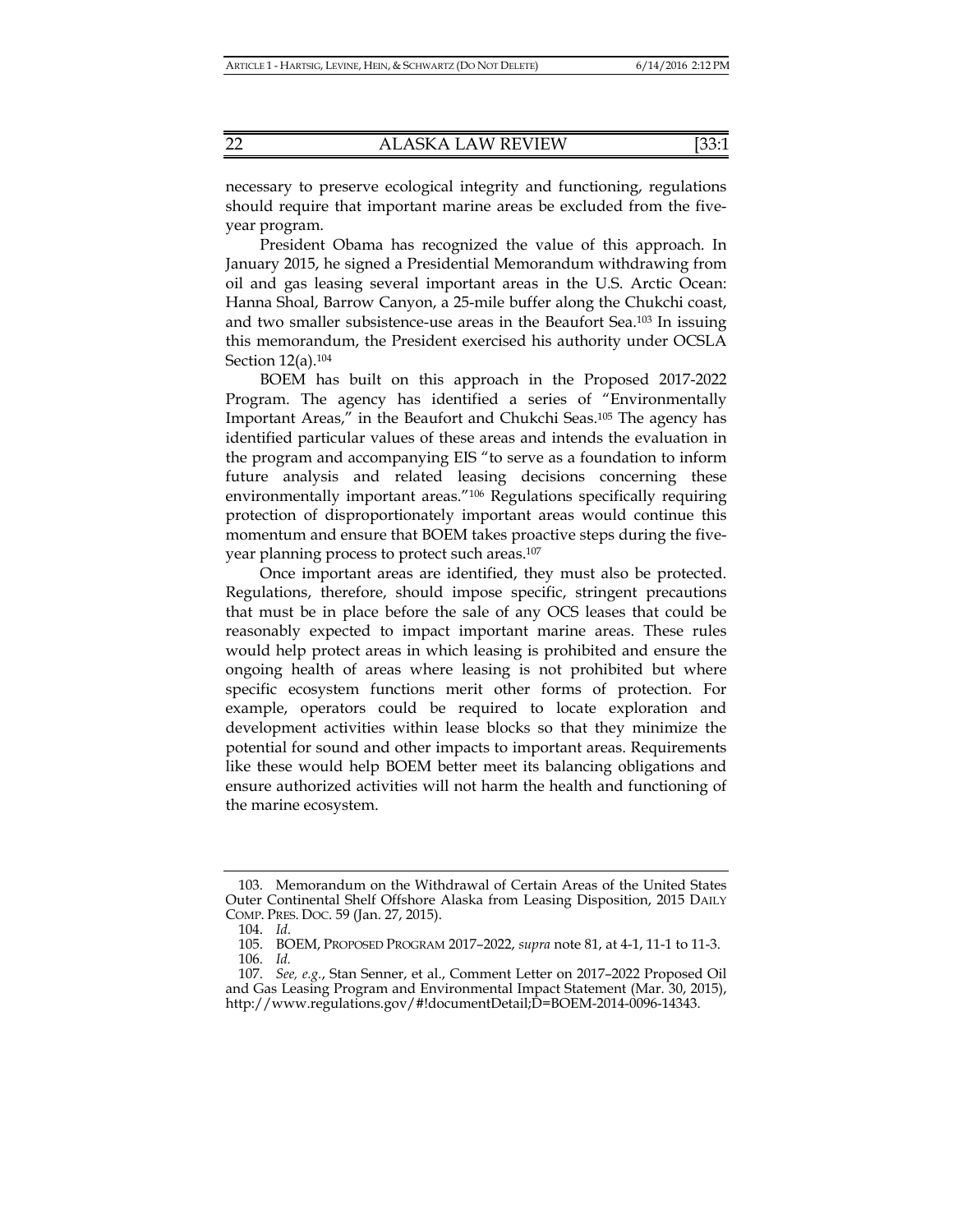#### *5. Codify the "Targeted Approach" to OCS Leasing for Frontier Areas*

In its 2012–2017 program, BOEM introduced a "targeted approach" to OCS leasing in the U.S. Arctic Ocean.108 BOEM has continued that approach in the Proposed 2017–2022 Program.109 Instead of opening an entire program area to OCS leasing, BOEM's targeted approach excludes areas of lower petroleum potential that have high environmental or ecological importance. BOEM can refine and codify this "targeted" approach to leasing in its five-year program regulations.

The area-wide leasing approach that BOEM has followed since the 1980s is not mandated by OCSLA or BOEM's existing regulations. It is a relic of former Secretary of the Interior James Watt's commitment to "lease one billion acres" offshore.110 The area-wide approach, in which tens of millions of acres may be offered in single lease sales, makes effective environmental analysis very difficult, may limit competition, and seems to serve a limited political purpose for many areas in which there appears to be little industry interest or capability.

A targeted leasing approach has substantial benefits, and BOEM can take steps to codify it in regulation. Without a formal rulemaking, it is possible that future administrations would eliminate targeted leasing in the Arctic and continue area-wide leasing elsewhere. Exclusion of important marine areas to preserve ecological integrity and functioning, as described above, could be an important component of this approach. Currently, BOEM begins from the premise that an entire planning area will be included in the program and requires specific justification for removing areas. Regulations could reverse this premise and allow leasing only in areas in which potential benefits can be shown to outweigh risks. BOEM regulations could also consider placing an upper limit on the percentage of an OCS planning area that may be included in any one five-year leasing program.

Limiting the geographic scope of lease sales—for example by codifying BOEM's "targeted approach" to leasing—would have the additional benefit of fostering more meaningful environmental NEPA analysis at the lease sale stage. It may also increase competition among companies for individual lease blocks.

 <sup>108.</sup> BOEM, PROPOSED FINAL PROGRAM 2012–2017, *supra* note 85, at 5-6.

 <sup>109.</sup> BOEM, PROPOSED PROGRAM 2017–2022*,* supra note 81, at S-5.

 <sup>110.</sup> NAT'L COMM'N, DEEP WATER, *supra* note 37, at 63.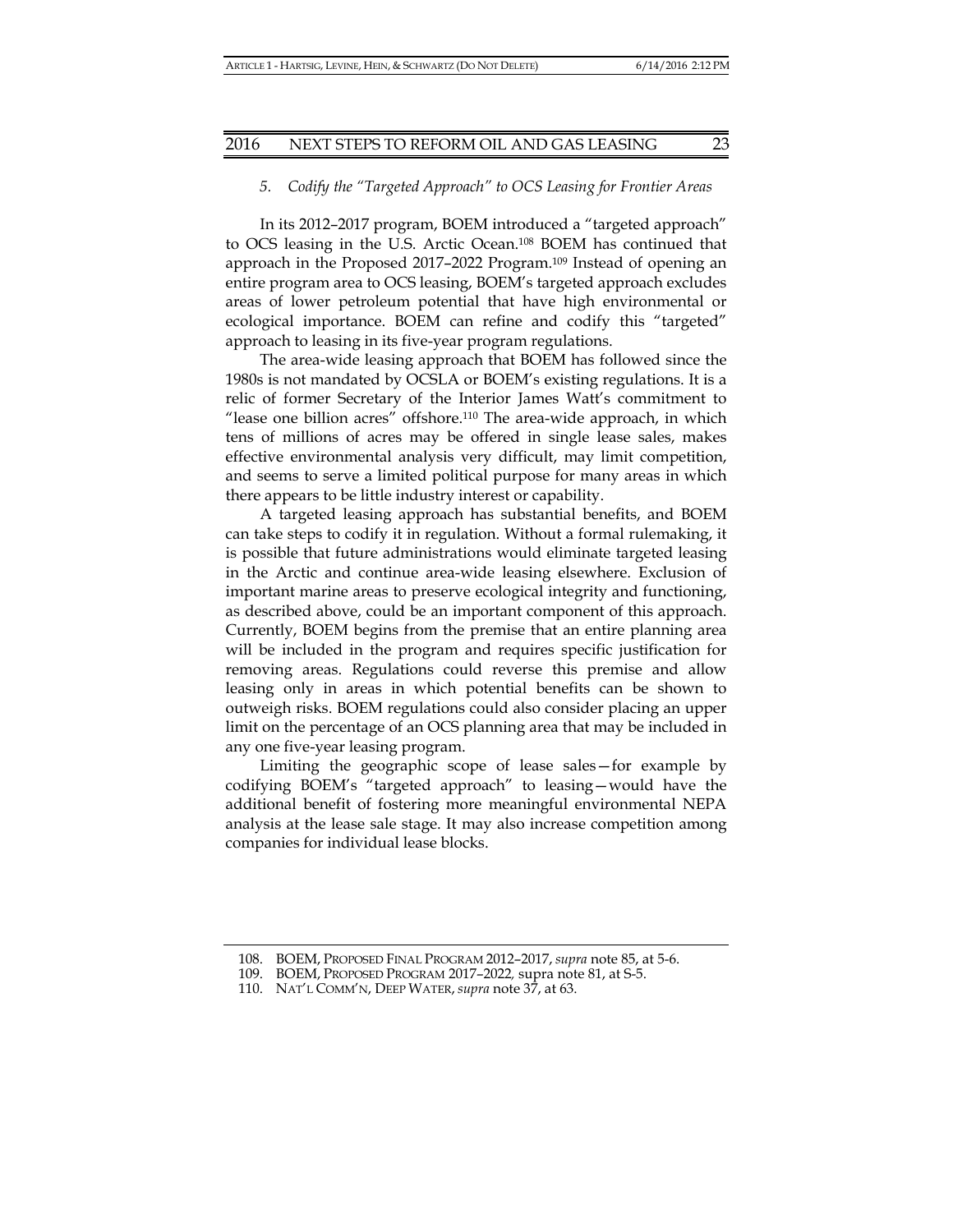#### **C. Lease Sales**

The regulations that apply to the lease sale stage of the OCSLA process have significant shortcomings. Several of the changes highlighted above—including those related to codifying the targeted leasing approach, defining areas to be excluded from leasing, and improving NEPA compliance—would substantially improve the regulations at this stage of the process as well. In addition, BOEM could take additional steps to modernize its OCS leasing regulations.

*1. Require Consideration of Option Value in Setting Fiscal Terms for Lease Sales* 

In addition to accounting for option value during the planning stage, BOEM should account for the value of the government's option to wait to sell leases when setting minimum bids for lease tracts.<sup>111</sup> In its proposed program for 2017–2022, BOEM discusses the possibility of raising minimum bids in lease sales to account for option value. BOEM notes that raising the minimum bid may increase buyer selectivity, elevating "the efficiency of the lease sale process."112 BOEM's five-year program also includes a "hurdle price analysis," an economic method used to calculate the tipping point for particular investments. At the program development stage, BOEM uses the hurdle price to identify areas that show current economic promise, while deferring other timing, composition, and sale design decisions to the lease sale stage.113 For the first time, BOEM's proposed program for 2017–2022 added an estimate of the known environmental and social costs into the hurdle price calculation and now considers both the private and social costs of exploration and development in determining the hurdle price.114 This is a positive step; however, BOEM's application of the hurdle-price analysis fails to account for environmental and social cost uncertainty, which is also relevant to optimal timing and would help ensure a more fair return to the public.<sup>115</sup>

 <sup>111.</sup> Livermore, *supra* note 92, at 630.

 <sup>112.</sup> BOEM, PROPOSED PROGRAM 2017–2022, *supra* note 81 at 10-20. *See also*  FOLEY HEIN, HARMONIZING PRESERVATION, *supra* note 56, at 15 (discussing the need for BOEM to raise minimum bids).

 <sup>113.</sup> BOEM, PROPOSED PROGRAM 2017–2022, *supra* note 81 at 10-13.

 <sup>114.</sup> *Id.* at 10-12, 10-14.

 <sup>115.</sup> *See* FOLEY HEIN, HARMONIZING PRESERVATION, *supra* note 56 at 15–17; Comments from Jayni Foley Hein et al., Inst. for Pol'y Integrity at NYU School of Law, to BOEM (Mar. 30, 2015), http://policyintegrity.org/documents/Comments\_to\_BOEM\_2017-

<sup>2022</sup>\_Offshore\_Program.pdf ("BOEM can calculate a 'social hurdle price' by modifying the agency's existing dynamic programming model to include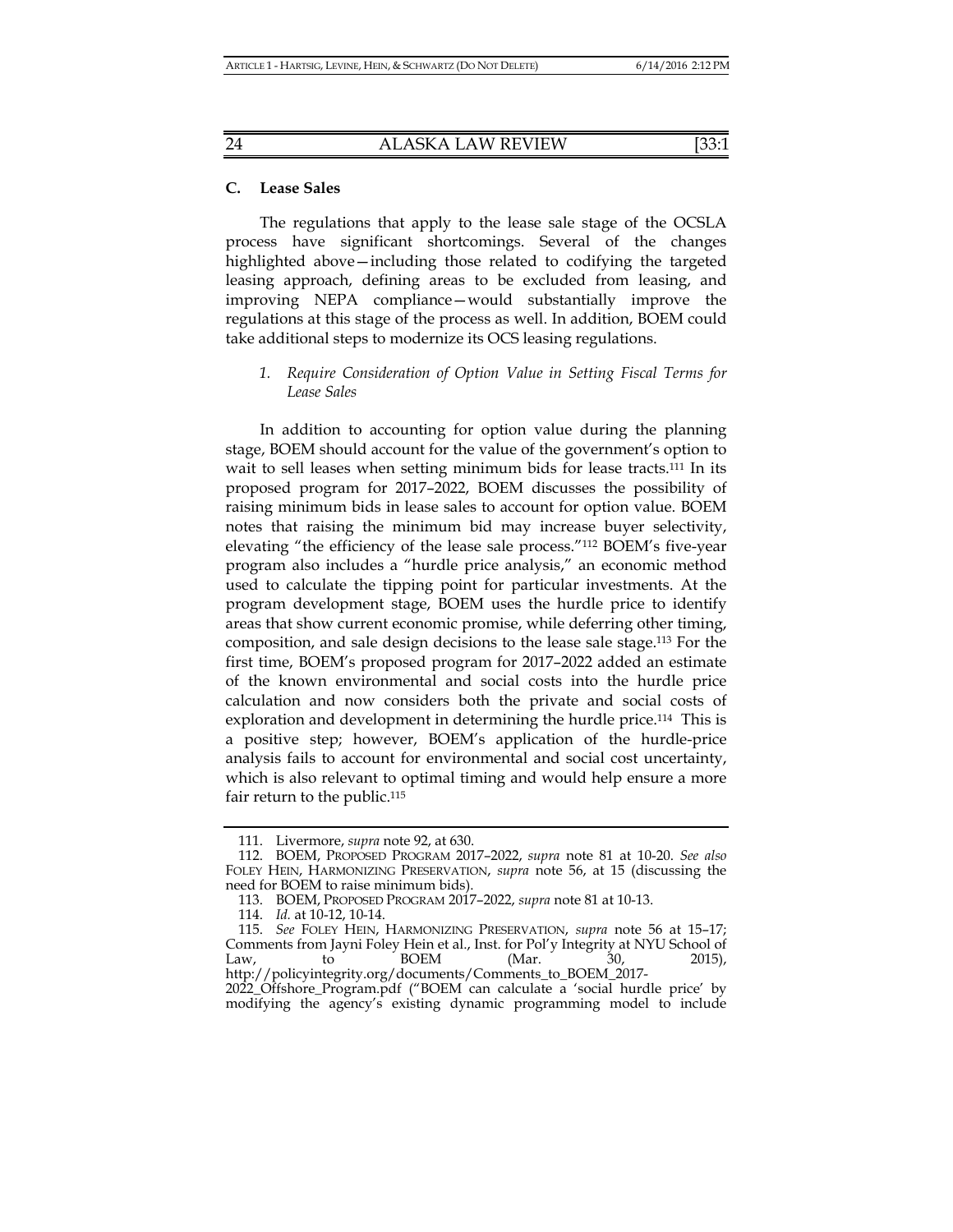Promulgating regulations relating to economic analysis of OCS lease sales would clarify and modernize BOEM's analytical methods and have significant benefits for the agency. Updating regulations to account for option value would likely increase revenue to the federal government, make lease sales more equitable, and allow BOEM to prevent potential litigation.

## *2. Promulgate Rent and Royalty Provisions that Account for Externalities*

Oil and gas operations result in significant air, water, and noise pollution, among other impacts. In addition, these activities can contribute both directly and indirectly to climate change, through "upstream" emissions associated with oil and gas operations and through "downstream" emissions from the burning of fossil fuels.116 Often, companies do not pay for the full cost of these impacts—also known as externalities, or shared costs borne by third parties—because these costs do "not rise to the level of actionable legal claims,"117 and other policy tools that could help internalize these costs, like a national carbon tax, are not currently in place. Cumulatively, however, these costs are significant and quantifiable.118 For example, the Environmental Protection Agency (EPA) and other federal agencies use the social cost of carbon to estimate the climate benefits of rulemakings.119 BOEM estimates that offshore leases under its 2012–2017 program could generate up to 148 million tons of carbon dioxide-equivalent emissions;120 the current social cost of carbon is about \$40 per ton of greenhouse gases emitted in 2015.121 Cumulatively, accounting for these

 117. FOLEY HEIN, HARMONIZING PRESERVATION, *supra* note 56, at 18. 118. *Id.*

externalities associated with drilling and the corresponding uncertainty underlying them . . . .").

 <sup>116.</sup> Jessica Goad & Matt Lee-Ashley, *The Clogged Carbon Sink: U.S. Public Lands Are the Source of 4.5 Times More Carbon Pollution Than They Can Absorb*, CTR. FOR AMERICAN PROGRESS (Dec. 5, 2013), https://www.americanprogress.org/ issues/green/news/2013/12/05/80277/the-clogged-carbon-sink-u-s-publiclands-are-the-source-of-4-5-times-more-carbon-pollution-than-they-can-absorb/.

 <sup>119.</sup> U.S. ENVTL. PROT. AGENCY, *The Social Cost of Carbon* (last updated Dec. 11, 2015), http://www3.epa.gov/climatechange/EPAactivities/economics/scc. html.

 <sup>120.</sup> U.S. DEP'T OF THE INTERIOR, BUREAU OF OCEAN ENERGY MGMT. OUTER CONTINENTAL SHELF OIL AND GAS LEASING PROGRAM: 2012–2017 tbl. 4.4.4-2 (July 2012), http://www.boem.gov/uploadedFiles/BOEM/Oil\_and\_Gas\_Energy\_ Program/Leasing/Five\_Year\_Program/2012-2017\_Five\_Year\_Program/2012- 2017\_Final\_PEIS.pdf.

 <sup>121.</sup> INTERAGENCY WORKING GROUP ON THE SOCIAL COST OF CARBON, TECHNICAL UPDATE OF THE SOCIAL COST OF CARBON FOR REGULATORY IMPACT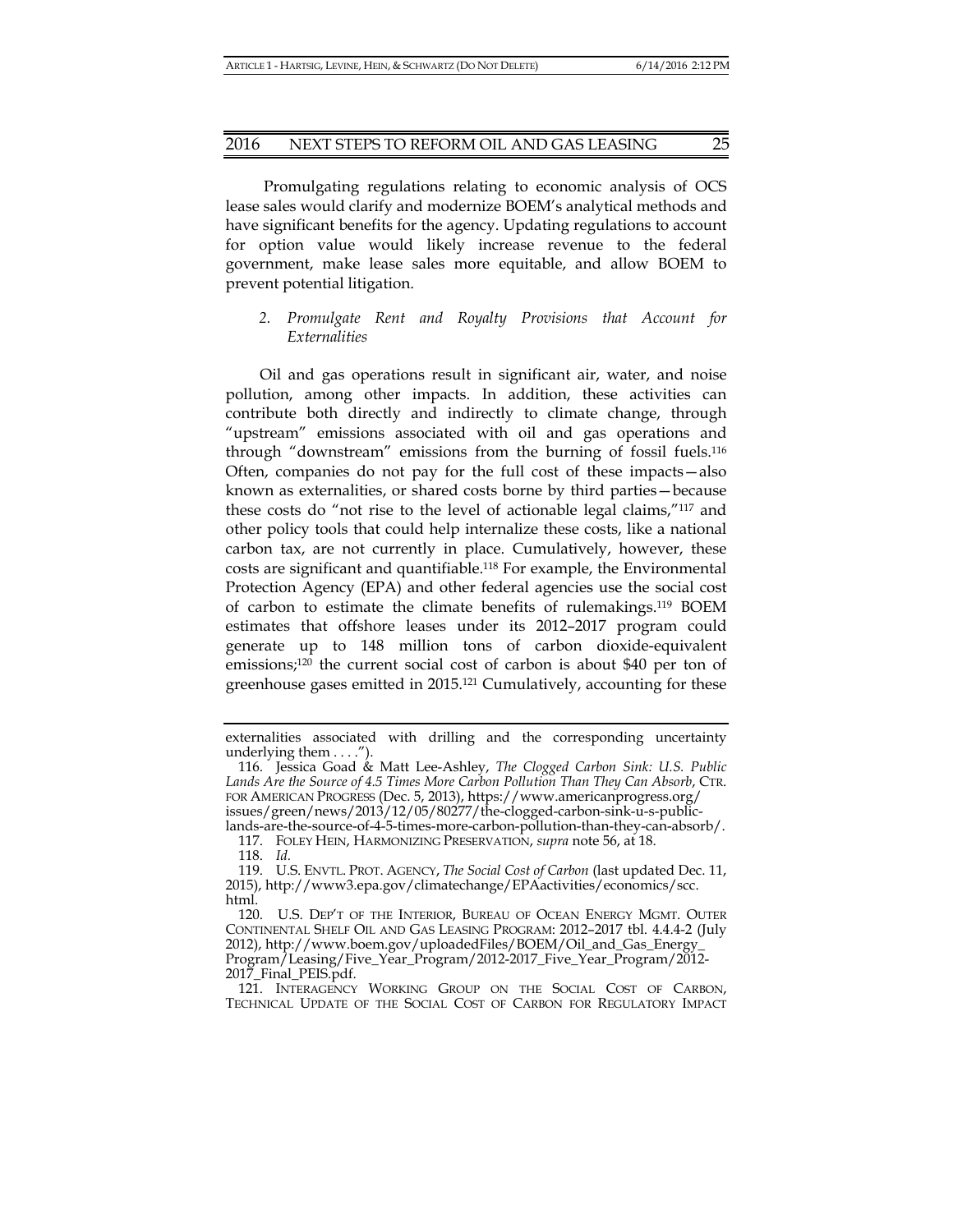costs could generate billions of dollars that would help offset climate damages.

BOEM currently does not quantify or charge lessees for these costs. The agency, however, has authority to adjust its rent and royalty provisions to "account for impairment of recreational interests and environmental and social externalities."122 OCSLA contains no specific limit on BOEM's ability to charge rent,<sup>123</sup> and the agency has not specified the manner in which it decides the rental rates for offshore leases. Similarly, OCSLA establishes a minimum royalty rate, but does not impose a ceiling on that rate.124

Addressing externalities and more fairly capturing costs is one of the driving factors behind the recently announced review of the federal coal program. Coal royalty rates are also set by regulation, and there is a direct parallel to oil and gas rent and royalty rates, especially as both programs are managed by DOI.

Clarifying the manner in which rental and royalty rates are established would help provide certainty and confidence that the public is receiving fair market value for its resources. In establishing more comprehensive rental and royalty rate regulations, BOEM could specify a methodology through which climate and other quantifiable externalities are paid by the lessee.<sup>125</sup>

## **D. Approval of OCS exploration plans.**

*1. Change the Approach to OCSLA's Thirty-Day Timeline for Approval of Exploration Plans that have been "Deemed Submitted"* 

OCSLA requires BOEM to approve or deny an exploration plan within thirty days of the date on which the exploration plan is "deemed submitted" by the agency.126 In the past, BOEM has followed a cramped interpretation of the statute's 30-day deadline under which it has deferred NEPA analysis of exploration plans until after the agency has deemed the plan submitted. As a result, the agency has either rushed its effort to complete an EA in a short 30-day window<sup>127</sup> or has skipped

ANALYSIS at 3 (2013) (giving the central estimate of \$38 per ton, in 2007 dollars, for emissions in the year 2015).

 <sup>122.</sup> FOLEY HEIN, HARMONIZING PRESERVATION, *supra* note 56, at 19.

 <sup>123.</sup> *See* 43 U.S.C. § 1337(b)(6) (allowing the Secretary full discretion to prescribe rental provisions at the time the lease is offered).

 <sup>124.</sup> *See id.* § 1337(a) (establishing minimum royalty rates); FOLEY HEIN, HARMONIZING PRESERVATION, *supra* note 56, at 20–23.

 <sup>125.</sup> FOLEY HEIN, HARMONIZING PRESERVATION, *supra* note 56, at 20–23.

 <sup>126. 43</sup> U.S.C. § 1340(c).

 <sup>127.</sup> *See, e.g.*, Press Release, Bureau of Ocean Energy Management, BOEM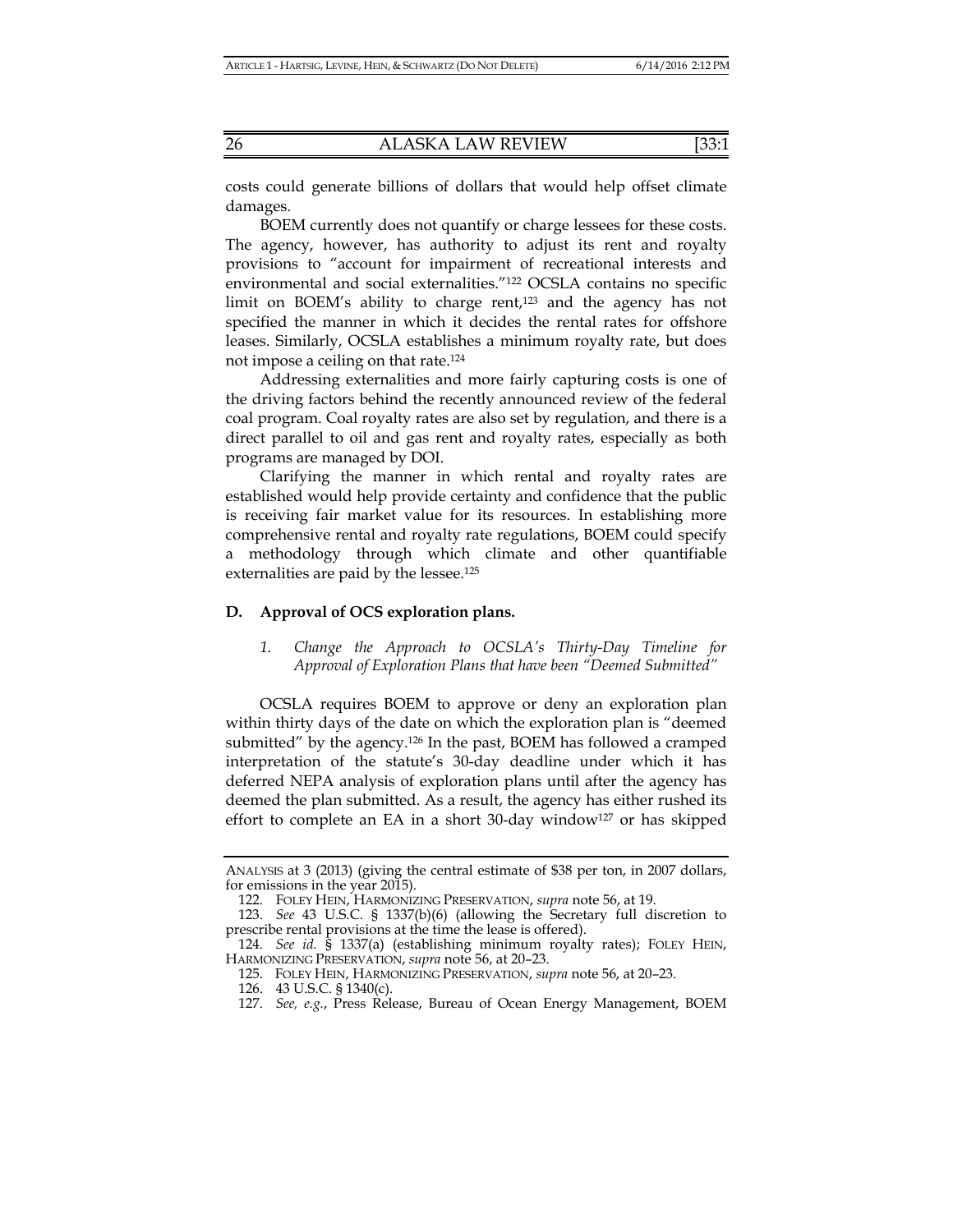NEPA analysis altogether using categorical exclusions.128 BOEM's interpretation of the statutory time limit precludes effective environmental analysis and opportunity for meaningful public comment.

Under a more logical and careful approach, BOEM would complete appropriate NEPA analysis before it deems an exploration plan submitted.129 Doing so would allow the time necessary to prepare a new or supplemental EIS or an environmental assessment and would allow time to solicit, review, and incorporate thoughtful public comment. As the National Commission recommended, BOEM "should not consider exploration plans officially 'submitted' until all of the required content, necessary environmental reviews, and other analyses are complete and adequate to provide a sound basis for decision-making."130

#### *2. Make Conditional Approvals Impossible*

OCSLA directs DOI to either approve or deny exploration plans. In interpreting that obligation, DOI has granted "conditional approvals" when exploration plans meet some of the requisite standards but are not yet complete. The conditional approvals state that the plan is approved subject to the company submitting additional information, passing tests, and/or receiving other government approvals.131 For example, in 2012,

Invites Public Comment to Inform Environmental Assessment and Analysis of Chukchi Sea Exploration Plan (April 10, 2015) *available at* Chukchi Sea Exploration Plan (April 10, 2015) *available at* http://www.boem.gov/press04102015/ (noting BOEM "has 30 calendar days to analyze and evaluate" Shell's 2015 exploration plan for the Chukchi Sea).

<sup>128</sup>*. See, e.g.*, NAT'L COMM'N, DEEP WATER, *supra* note 37, at 81–82 (describing categorical exclusion of exploration plans in the central and western Gulf of Mexico).

 <sup>129.</sup> *See, e.g.*, Alaska Wilderness League v. Kempthorne, 548 F.3d 815, 834 (9th Cir. 2008) (noting that BOEM is required to undertake a complete environmental analysis under NEPA, and that the agency has flexibility to do so under OCSLA's statutory scheme), *overruled by* Alaska Wilderness League v. Kempthorne, 559 F.3d 916 (9th Cir. 2009).

 <sup>130.</sup> NAT'L COMM'N, DEEP WATER, *supra* note 37, at 262. In the wake of the Deepwater Horizon accident, the Obama administration pointed to the 30-day timeframe as a problem that needed to be addressed. *See, e.g.*, Shashank Bengali, *Obama orders firms to change drill plans that mimic BP's*, MCCLATCHY DC (June 2, 2012), http://www.mcclatchydc.com/news/politics-government/white-house/ article24584410.html*.* 

 <sup>131.</sup> *See, e.g.*, Letter from David Johnston, BOEM Alaska Regional Supervisor, to Susan Childs, Shell Alaska Venture Support Integrator, Manager (May 11, 2015) (approving Shell 2015 exploration plan subject to certain conditions), http://www.boem.gov/uploadedFiles/BOEM/About\_BOEM/BOEM\_Regions /Alaska\_Region/Leasing\_and\_Plans/Plans/2015-05-11-Shell-EP-Conditional-Approval.pdf; Press Release, BOEM, BOEM Issues Conditional Approval for Shell 2012 Chukchi Sea Exploration Plan: All Proposed Activities Must Meet New Rigorous Safety and Environmental Standards (Dec. 16, 2011), http://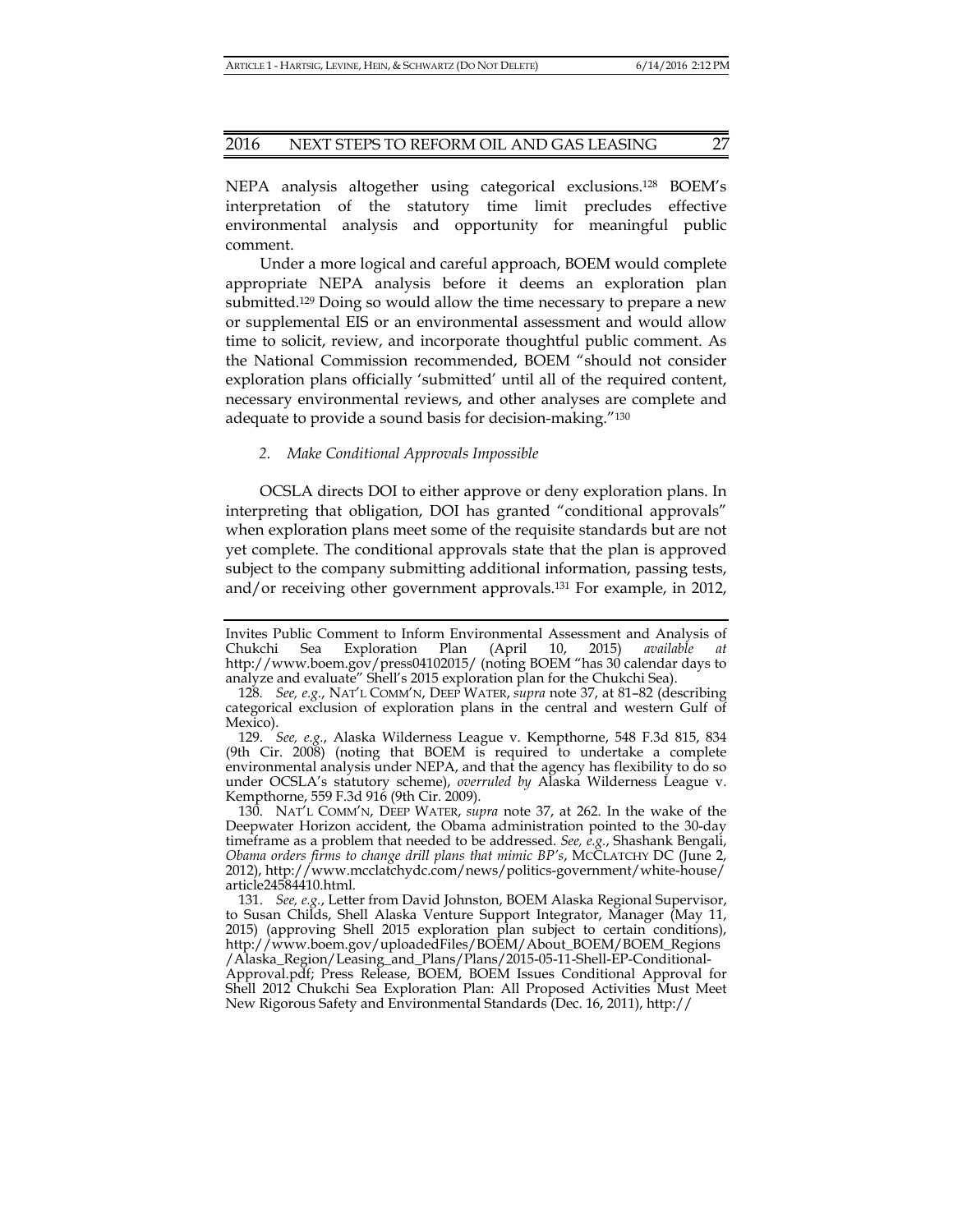BOEM conditionally approved Shell's exploration plans for the Arctic Ocean before BSEE had approved Shell's oil spill response plans—even though the spill response plan is a required component of the exploration plan.132 Similarly, in 2015, BOEM approved Shell's Chukchi Sea exploration plan even though Shell had not yet submitted an approval of its Oil Spill Response Plan, had not received approval for its capping stack or containment system, and had not received needed approvals to harass marine mammals, among other deficiencies.133

The momentum created pursuant to these conditional approvals may make it difficult or impossible for agency staff to change or cancel some or all of the proposed oil and gas operations. In addition, conditional approvals make it more difficult for BOEM and BSEE to ensure that a spill response plan is suitable for the scope of the proposed Exploration Plan. Ultimately, conditional approval undermines the integrity of the approval process, and BOEM should explicitly disallow this practice.

## *3. Make Oil Spill Response Plans Subject to Public Review and Comment*

Operators' oil spill response plans should be made subject to public review and comment. "There is a heightened, broad public interest in oil spill response by academics, non-governmental organizations, local government, tribes, and other federal agencies working in the Arctic, particularly after the *Deepwater Horizon* spill and the mishaps of Shell's 2012 drilling season."134 Many of these stakeholders have significant technical expertise, local knowledge of coastal conditions or weather patterns, and other information that would benefit agency review of spill plans. Regulations should ensure that stakeholders have an opportunity to share this knowledge so that BOEM, BSEE, and OCS operators can improve the effectiveness of their spill response plans.135

www.boem.gov/BOEM-Newsroom/Press-Releases/2011/press12162011.aspx.

 <sup>132.</sup> BOEM, *supra* note 131; Press Release, BOEMRE, BOEMRE Issues Conditional Approval for Shell Exploration Plan for Beaufort Sea: All Proposed Activities Must Meet New Rigorous Safety and Environmental Standards (Aug. 4, 2011), http://www.boem.gov/BOEM-Newsroom/Press-Releases/2011/ press0804a.aspx.

 <sup>133.</sup> David Johnston, *supra* note 131.

 <sup>134.</sup> Letter from Marilyn Heiman, THE PEW CHARITABLE TRUSTS, Director, U.S. Arctic Program to Janice Schneider, Dep't of the Interior, Assistant Sec'y for Land and Minerals Mgmt. at 7 (May 27, 2015), http://www.regulations.gov/ #!documentDetail;D=BSEE-2013-0011-1099.

 <sup>135.</sup> BSEE is responsible for review and approval of spill response plans. Because an approved plan is necessary prior to exploration and could be combined with it, we include the public review recommendation here. *See* U.S.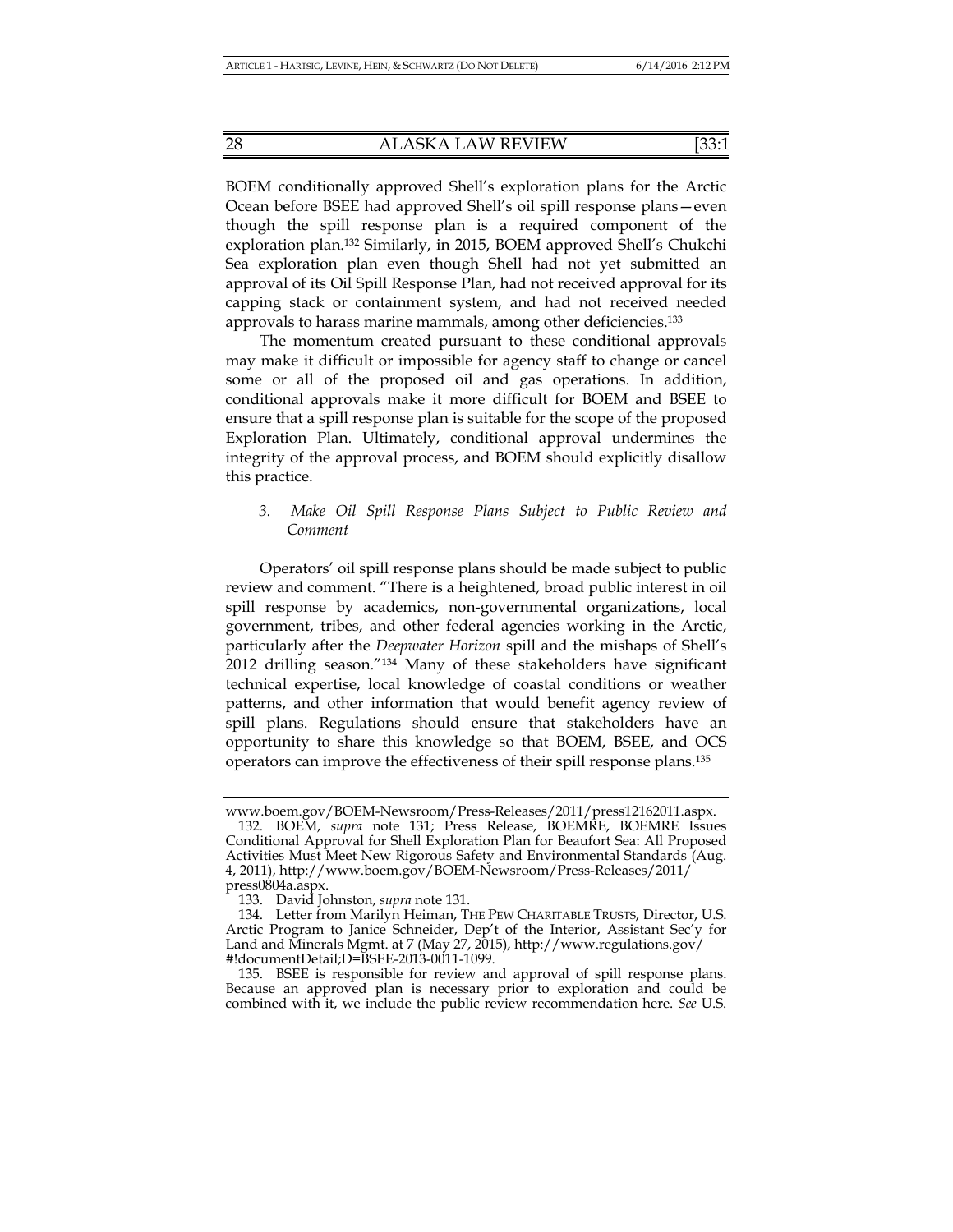The National Commission recommended joint agency and public review of oil spill response plans, additionally stating that these plans should be made available to the public once they are approved.<sup>136</sup> Codifying this review will help ensure full and fair public participation. To the extent that revised regulations require an EIS or EA with public review and comment for all exploration plans, stakeholders could review and comment on oil spill response plans as part of the NEPA process. To ensure that the agency is responsive to suggestions for improvement, the regulations could also require BOEM and BSEE to respond to comments and explain whether suggestions were acted upon and the reasoning behind the agency decision.

#### **CONCLUSION AND PATH FORWARD**

DOI has made progress toward better governance of OCS oil and gas activities, including important regulatory reforms. To date, however, these reforms have not substantively addressed OCS five-year planning, lease sales, or BOEM's process for reviewing and authorizing exploration activities. With respect to these phases of the OCSLA process, BOEM still relies on outdated regulations that have not kept pace with changes within the industry. These regulations do not reflect new priorities and policies that call for greater transparency, more attention to environmental and social risks, and the use of modern economic tools. Comprehensive reform is needed.

DOI should not lose the momentum it has created by transitioning from MMS to BOEM, BSEE, and ONRR. As BOEM and BSEE finalize the first tranche of regulatory reforms, they should lay the groundwork for broader reform. The approach DOI has taken to evaluating the coal program through a programmatic EIS provides one possible model to guide reform.137

Another approach would be for Interior to issue a broad Advance Notice of Proposed Rulemaking (ANPR) to solicit feedback and suggestions for all of its regulations governing OCS management. This is the approach that EPA took, for example, when considering how to best regulate greenhouse gas emissions pursuant to the Clean Air Act

DEP'T. OF THE INTERIOR, BUREAU OF OCEAN ENERGY MGMT., An Overview of the Assignment of Regulations Between the Bureau of Ocean Energy Management and the Bureau of Safety and Environmental Enforcement (noting that BSEE retains authority for "all oil-spill related activities"), http://www.boem.gov/ uploadedFiles/ChartBSEEBOEMRegulatoryAuthorities.pdf.

 <sup>136.</sup> NAT'L COMM'N, DEEP WATER, *supra* note 37, at 266–67.

 <sup>137.</sup> *See* Secretarial Order No. 3338, *supra* note 5 (summarizing the DOI's evaluation of the Federal Coal Program and its plans for modernizing it).